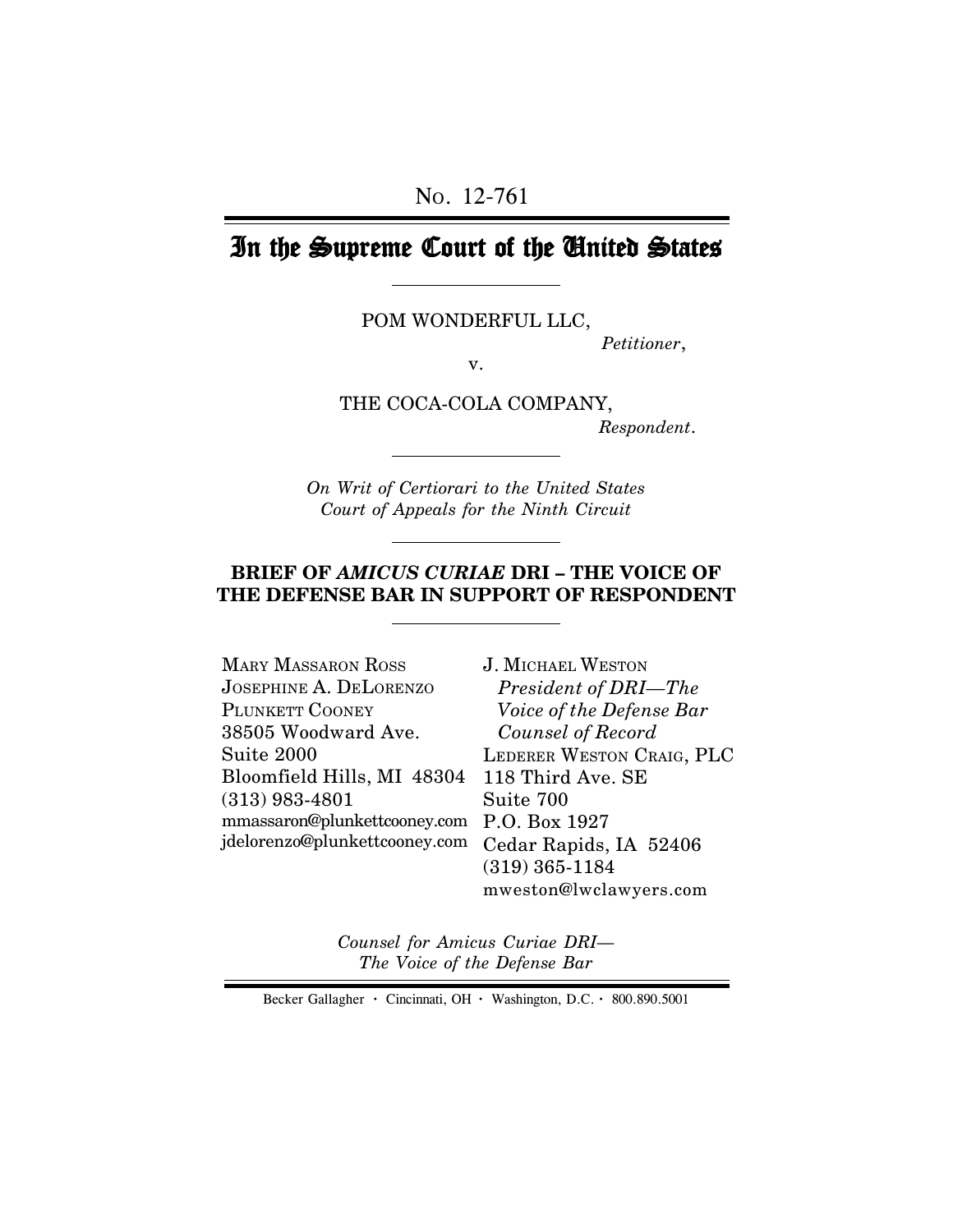### **QUESTION PRESENTED**

Whether the court of appeals erred in holding that a private party cannot bring a Lanham Act claim challenging a product label regulated under the Food, Drug, and Cosmetic Act?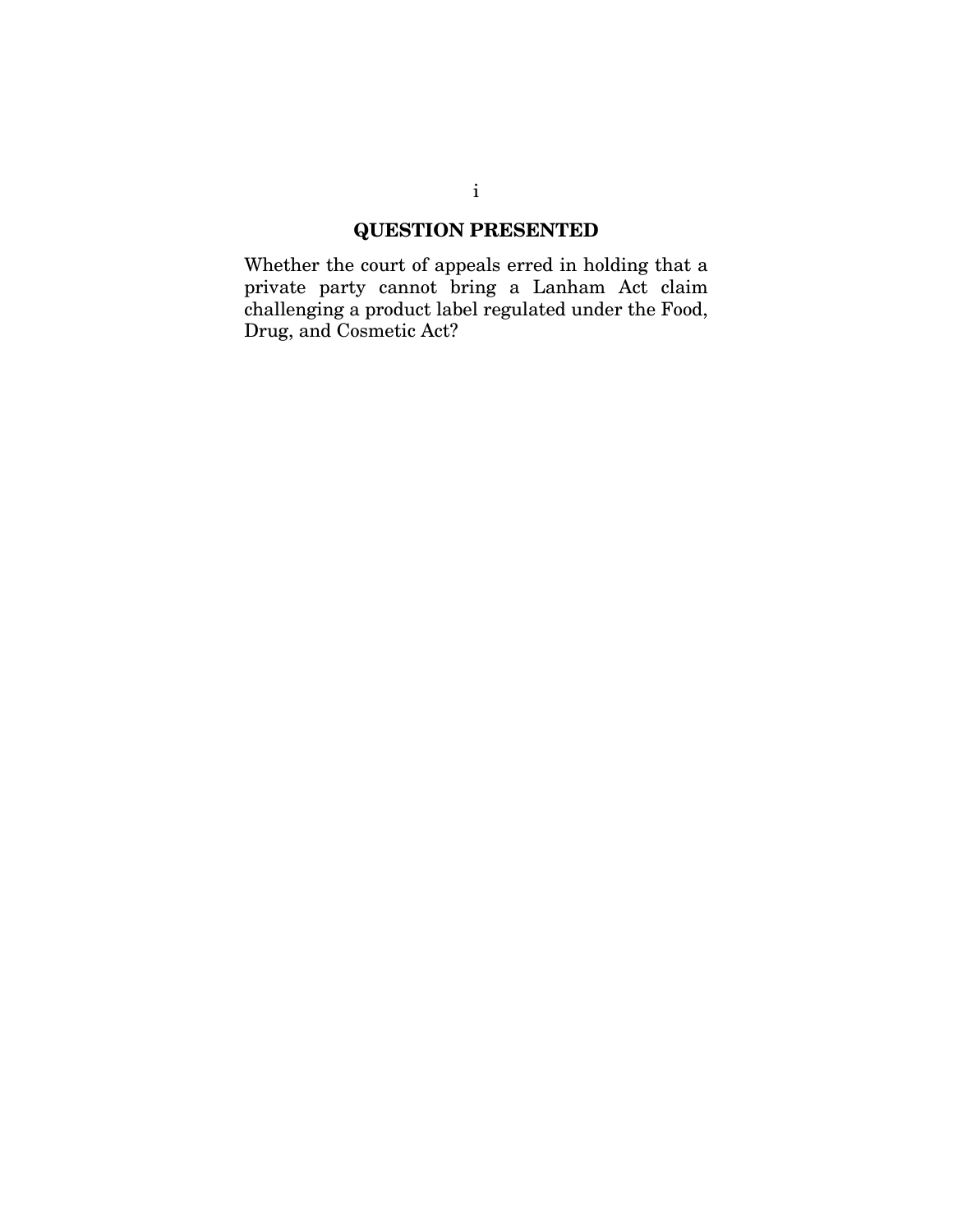# **TABLE OF CONTENTS**

| QUESTION PRESENTED                                                                                                                                                                                                                                                                             |
|------------------------------------------------------------------------------------------------------------------------------------------------------------------------------------------------------------------------------------------------------------------------------------------------|
| INDEX OF AUTHORITIES  iii                                                                                                                                                                                                                                                                      |
| INTEREST OF AMICUS CURIAE  1                                                                                                                                                                                                                                                                   |
| SUMMARY OF ARGUMENT  3                                                                                                                                                                                                                                                                         |
| $\text{ARGUMENT} \ \dots \dots \dots \dots \dots \dots \dots \dots \dots \dots \dots \ 5$                                                                                                                                                                                                      |
| The Ninth Circuit Correctly Held That A<br>Lanham Act Claim Cannot Be Used to<br>Challenge A Product Label That Is Authorized<br>By The Food, Drug, And Cosmetic Act, And<br>Relevant Food And Drug Administration<br>Regulations. $\ldots \ldots \ldots \ldots \ldots \ldots \ldots \ldots 5$ |
| A. The specific provisions of the FDCA and<br>NLEA provide guidance to manufacturers in                                                                                                                                                                                                        |
| B. Congress intended to create a uniform<br>national system of food and beverage                                                                                                                                                                                                               |
| C. Courts have recognized and upheld<br>the system of uniformity intended by                                                                                                                                                                                                                   |
|                                                                                                                                                                                                                                                                                                |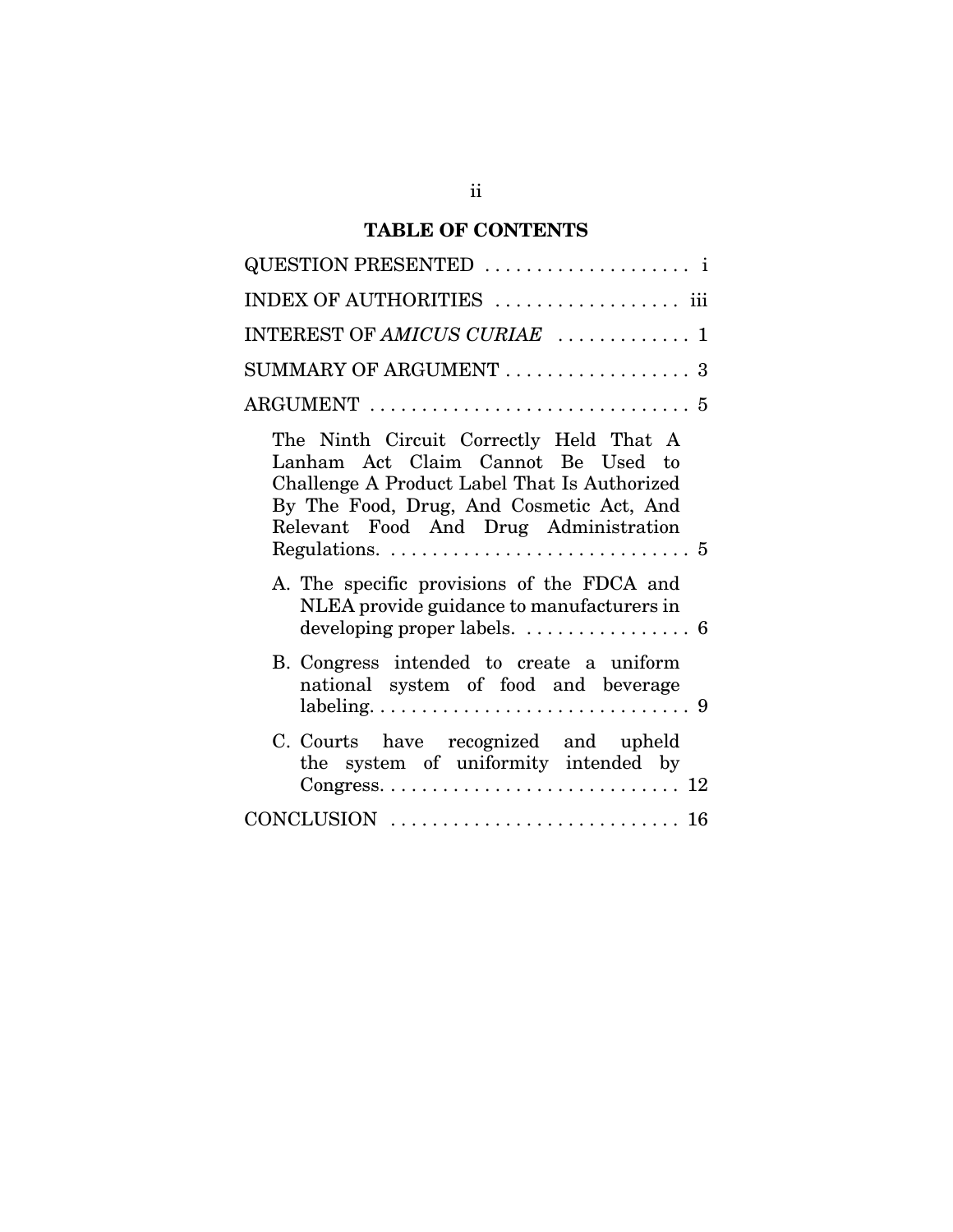# **INDEX OF AUTHORITIES**

### **CASES**

| 62 Cases, More or Less, Each Containing Six Jars of<br>Jam v. United States,                                          |
|-----------------------------------------------------------------------------------------------------------------------|
| Alpharma, Inc. v. Pennfield Oil Co.,<br>411 F.3d 934 (8th Cir. 2005)  14                                              |
| Am. Home Products Corp. v. Johnson & Johnson,                                                                         |
| Busic v. U.S.,                                                                                                        |
| Colligan v. Activities Club of New York, Ltd.,<br>442 F.2d 686 (2d Cir. 1971) $\ldots \ldots \ldots \ldots \ldots 15$ |
| Cytyc Corp. v. Neuromedical Sys., Inc.,<br>$12$ F.Supp.2d 296 (S.D.N.Y.1998)  14                                      |
| Elgin v. Dep't of Treasury,                                                                                           |
| Erie R. Co. v. Tompkins,                                                                                              |
| Food & Drug Admin. v. Brown & Williamson<br>Tobacco Corp.,                                                            |
| Holloway v. Bristol-Myers Corp.,                                                                                      |
| Kremer v. Chem. Const. Corp.,                                                                                         |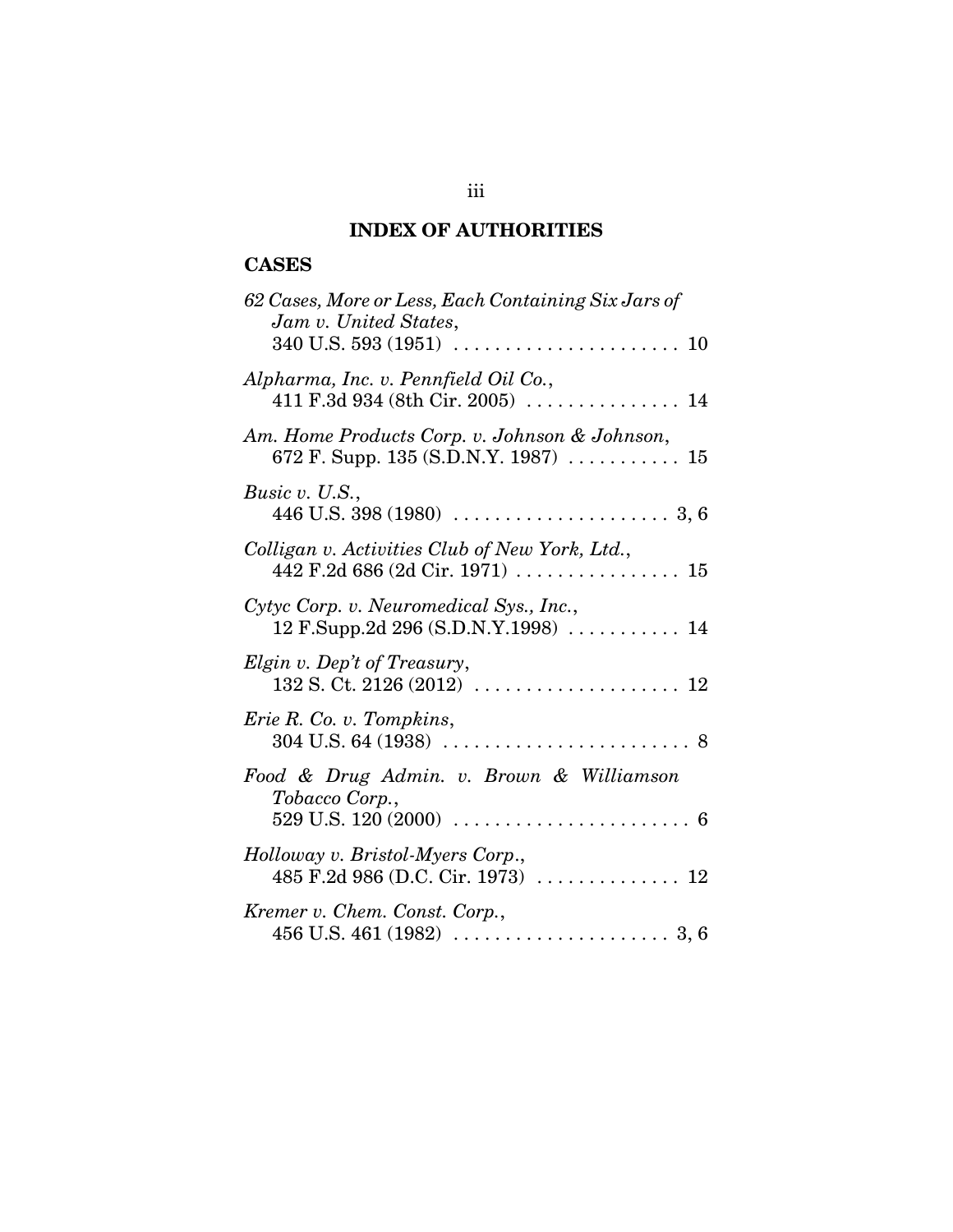| Lexmark Int'l, Inc. v. Static Control Components,<br>Inc.,<br>12-873, 2014 WL 1168967 (U.S. Mar. 25,                         |
|------------------------------------------------------------------------------------------------------------------------------|
| Medtronic, Inc. v. Lohr,                                                                                                     |
| Morton v. Mancari,<br>417 U.S. 535 (1974) $\ldots \ldots \ldots \ldots \ldots \ldots \ldots \ldots$                          |
| Mylan Pharm., Inc. v. Proctor & Gamble Co.,<br>443 F. Supp. 2d 453 (S.D.N.Y. 2006) 13, 14                                    |
| Pom Wonderful LLC v. Coca-Cola Co.,<br>679 F.3d 1170 (9th Cir. 2012)  13                                                     |
| Proctor & Gamble Co. v. Haugen,                                                                                              |
| Schering-Plough Healthcare Prods., Inc. v. Schwarz<br>Pharma, Inc.,<br>586 F.3d 500 (7th Cir. 2009)  13                      |
| SmithKline Beecham Consumer Healthcare, L.P. v.<br>Johnson & Johnson-Merck Consumer Pharm.<br>Co., Inc.,                     |
| 1996 WL 280810 (S.D.N.Y. May 24, 1996)  14<br>TrafficSchool.com, Inc. v. Edriver Inc.,<br>653 F.3d 820 (9th Cir. 2011)  4, 8 |
| U-Haul Int'l, Inc. v. Jartran, Inc.,                                                                                         |
| United States v. Kocmond,<br>$200$ F.2d 370 (7th Cir. 1952) $\,\ldots\ldots\ldots\ldots\ldots\,10$                           |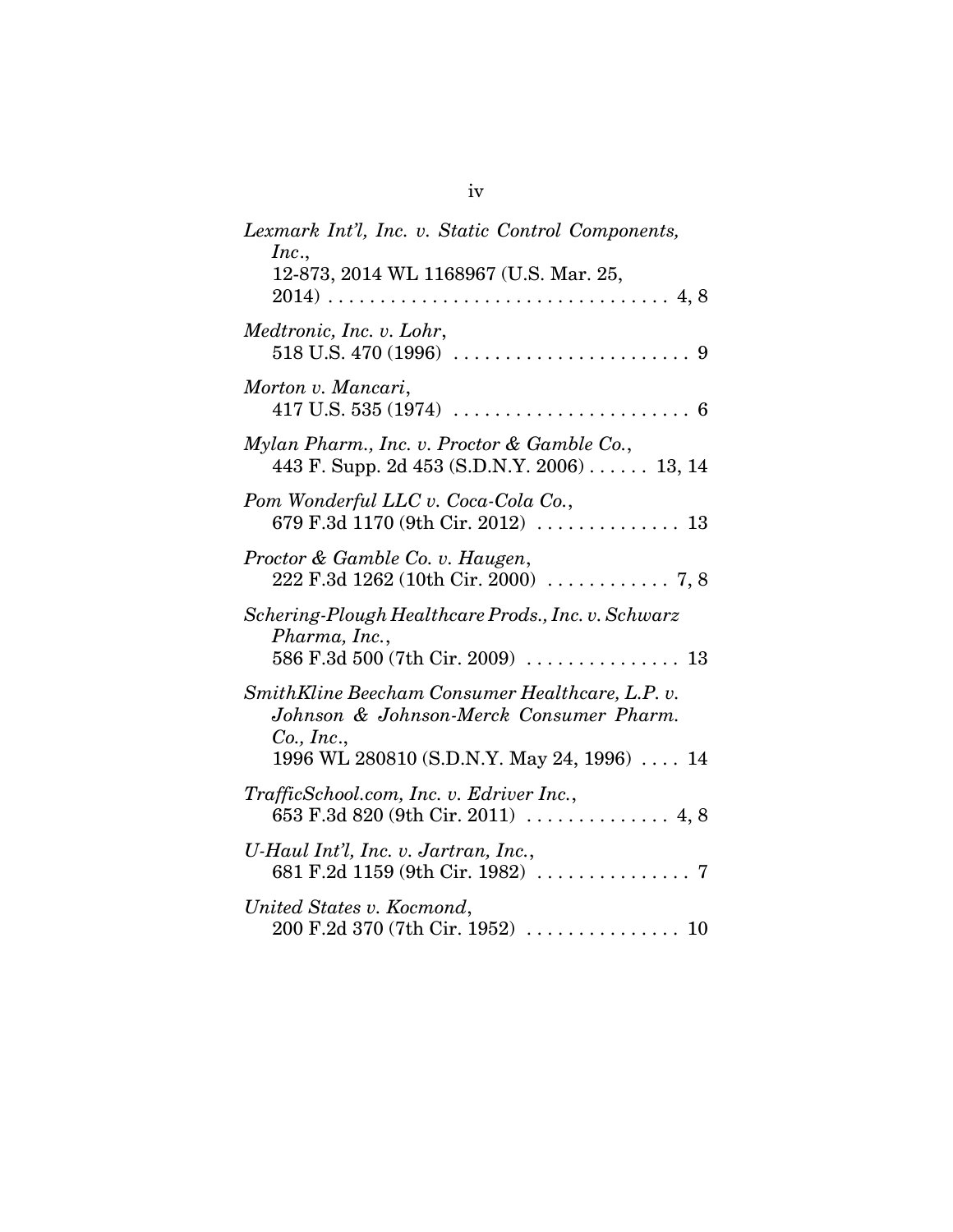| United States v. McDonnell Douglas Corp.,                                                                                             |
|---------------------------------------------------------------------------------------------------------------------------------------|
| United States v. Ninety-Five Barrels More or Less<br>Alleged Apple Cider Vinegar,                                                     |
| <b>STATUTES AND REGULATIONS</b>                                                                                                       |
| 15 U.S.C. § 1051 et seq. (Lanham Act) $\dots \dots$ passim                                                                            |
|                                                                                                                                       |
|                                                                                                                                       |
|                                                                                                                                       |
|                                                                                                                                       |
| 21 U.S.C. § 301 et seq. (Food, Drug, and Cosmetic<br>Act) $\dots \dots \dots \dots \dots \dots \dots \dots \dots \dots \text{passim}$ |
|                                                                                                                                       |
|                                                                                                                                       |
| 21 U.S.C. § 343-1 (Nutrition Labeling and                                                                                             |
|                                                                                                                                       |
|                                                                                                                                       |
|                                                                                                                                       |
|                                                                                                                                       |
|                                                                                                                                       |
|                                                                                                                                       |
|                                                                                                                                       |

v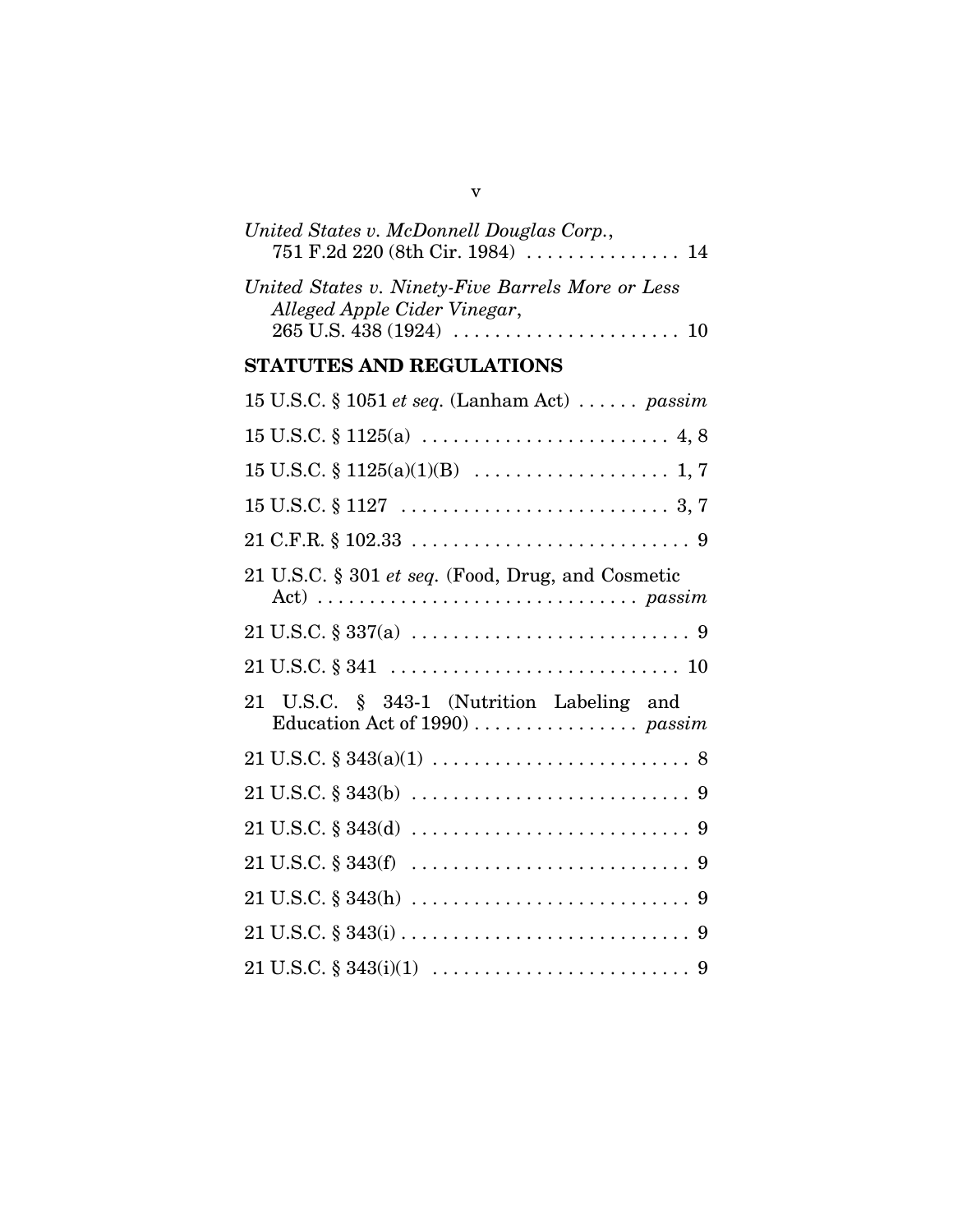| <b>RULES</b>                                                                                                          |
|-----------------------------------------------------------------------------------------------------------------------|
| 42 U.S.C. § 2000e et seq. (Equal Employment<br>Opportunity Act of 1972) $\ldots \ldots \ldots \ldots \ldots \ldots$ 6 |
| 25 U.S.C. § 461 et seq. (Indian Reorganization Act of                                                                 |
|                                                                                                                       |
|                                                                                                                       |

| Sup. Ct. R. $37$ |  |  |  |  |  |  |  |  |  |  |  |  |  |
|------------------|--|--|--|--|--|--|--|--|--|--|--|--|--|
|                  |  |  |  |  |  |  |  |  |  |  |  |  |  |

# **OTHER AUTHORITIES**

| 5 McCarthy on Trademarks and Unfair                                                                          |  |
|--------------------------------------------------------------------------------------------------------------|--|
| 136 Cong. Rec. H5836-01, 1990 WL 107635 (July                                                                |  |
| 136 Cong. Rec. S16607-02, 1990 WL 206648<br>$(October 24, 1990) \dots 3, 4, 10, 11$                          |  |
| State Petitions Requesting Exemption from<br>Federal Preemption, 58 Fed. Reg. 2462-01 (Jan.                  |  |
| Threat of Suits Spurs Hiring Cuts, Study Shows, 10<br>Alternatives to High Cost Litig. 74 (1992) $\ldots$ 12 |  |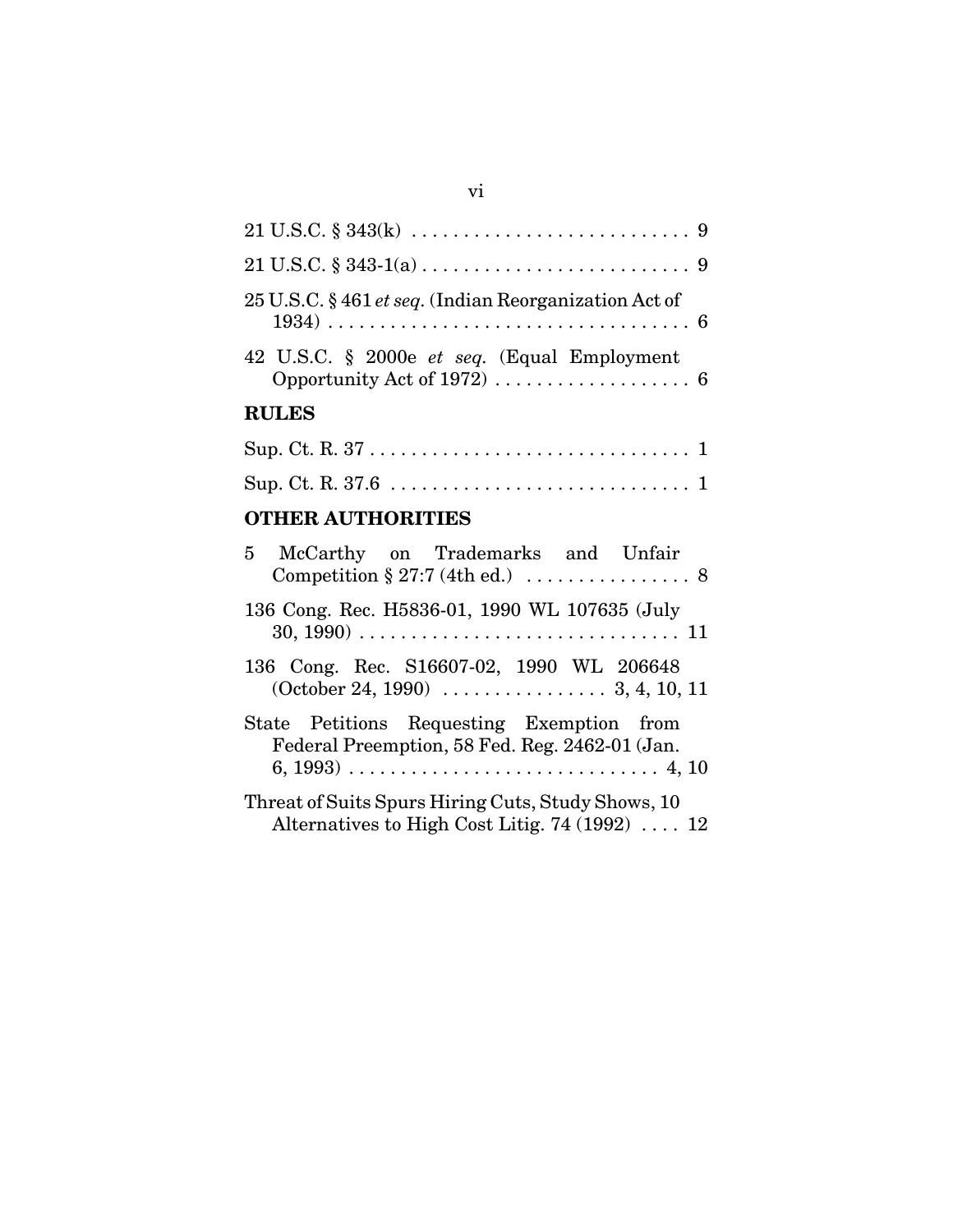#### **INTEREST OF** *AMICUS CURIAE*<sup>1</sup>

Amicus curiae DRI—the Voice of the Defense Bar, is a 22,500-member international association of defense lawyers who represent individuals, corporations, insurance carriers, and local governments involved in civil litigation. DRI has long been a voice for a fair and just system of civil litigation, seeking to ensure that it operates to effectively, expeditiously, and economically resolve disputes for litigants. To that end, DRI participates as amicus curiae in cases that raise issues of importance to its membership and to the judicial system. This is such a case.

DRI's interest here stems from its members' need to advise clients when to bring or defend against suits under the false advertising provision of the Lanham Act  $(15 \text{ U.S.C. } § 1125(a)(1)(B))$  and from their representation of clients whose products are subject to the Food, Drug, and Cosmetic Act, 21 U.S.C. § 301 *et seq*. (FDCA). DRI believes it is critical for this Court to preserve Congress's uniform national regulatory scheme with respect to food labeling created by the FDCA and the Nutrition Labeling and Education Act of 1990, 21 U.S.C. § 343-1 (NLEA). The system does not permit private rights of action to enforce the FDCA or state law requirements for food labels that differ from the NLEA. DRI members' extensive litigation experience counsels that, when the category of

<sup>&</sup>lt;sup>1</sup> Pursuant to Rule 37.6, amicus certifies that no counsel for a party authored this brief in whole or in part and that no person or entity, other than amicus, its members, or its counsel, has made a monetary contribution to the preparation or submission of this brief. The parties have filed written consent to the filing of amicus briefs pursuant to Rule 37.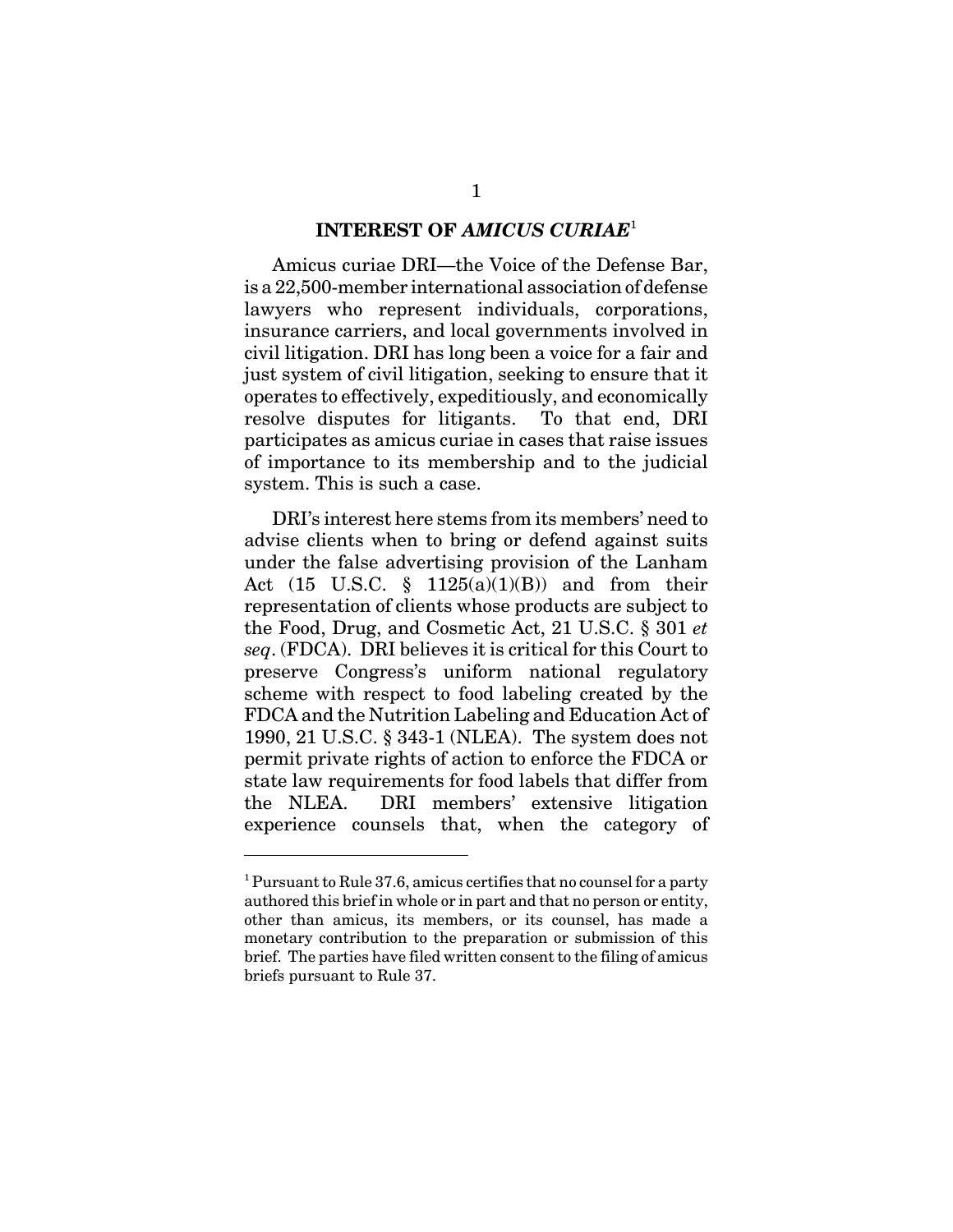plaintiffs is expanded – here by potentially allowing private parties to bring claims under the Lanham Act, 15 U.S.C. § 1051 *et seq*., for labels that are authorized by the FDCA – the job of advising or defending clients increases in difficulty; a difficulty that will be compounded by the lack of a uniform predictable standard. Unless this framework is preserved by precluding private parties from bringing Lanham Act claims, the practical, real world ramifications of private party suits that urge disparate and potentially mutually exclusive labeling requirements will undermine the regulatory approach Congress envisioned. The potential for multiple plaintiffs means that DRI members will be defending against myriad suits, each potentially insisting on a different label. This will result in conflicting standards impossible to know in advance. DRI's members and their food-andbeverage-manufacturer clients will be unable to create an acceptable label, thus thwarting any semblance of a regulatory safe harbor.

In addition to providing consumer information, labels have a branding aspect and manufacturers expend vast resources developing a label that is authorized under the law. If a label can be constantly attacked by competitors through litigation, it will undermine marketing efforts and become a costly drag on the market. Congress intended the regulatory scheme created by the FDCA and NLEA to allow manufacturers in the food industry to effectively and efficiently market their products nationwide. Senator Hatch emphasized amicus DRI's concern that any system that does not ensure uniformity burdens manufacturers by increasing the likelihood of litigation: "it is wrong to burden the manufacturer with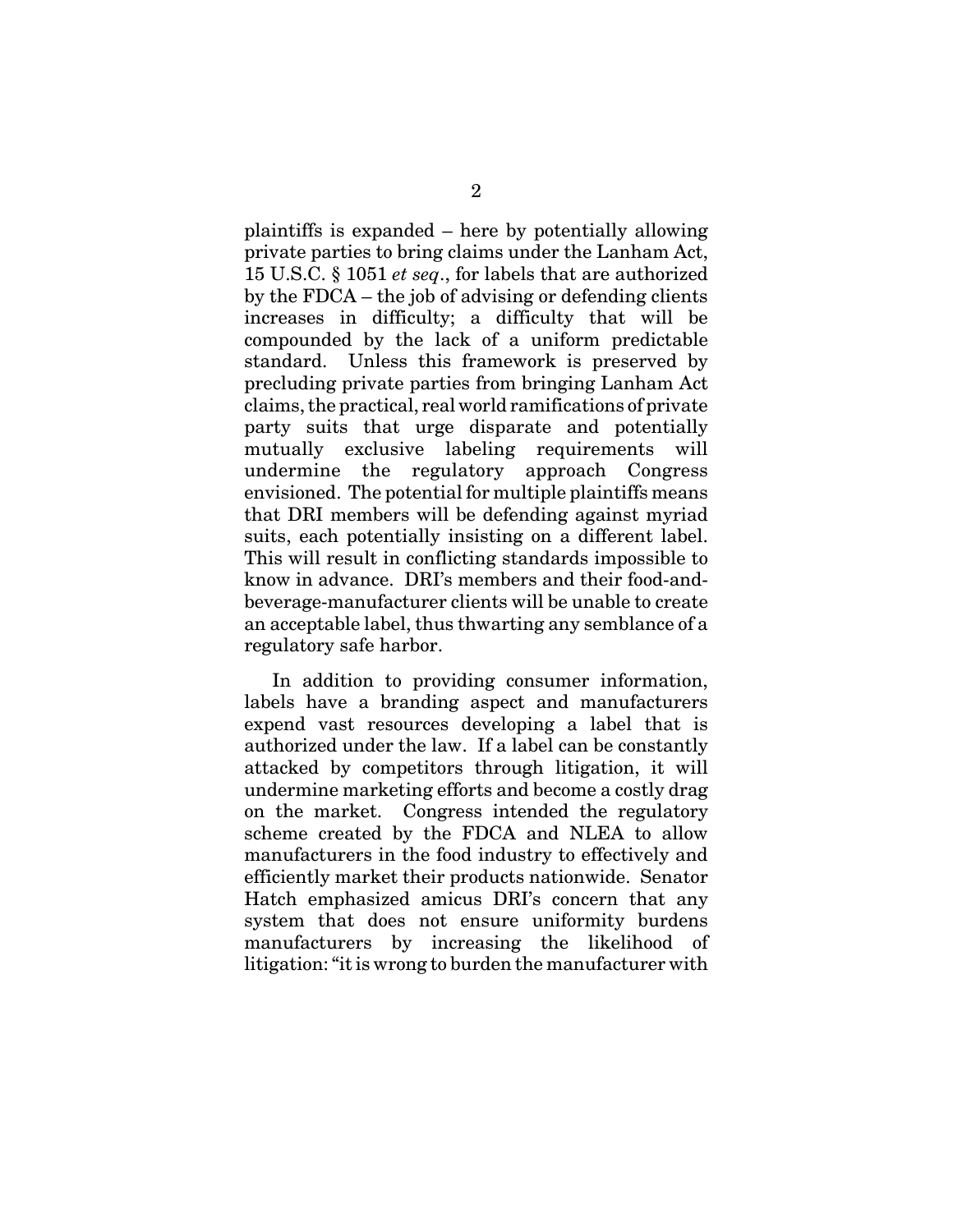the fear of potentially 50 different lawsuits from 50 different State attorneys general, even if similar cases have been dismissed or settled." 136 Cong. Rec. S16607-02, 1990 WL 206648 (October 24, 1990). The situation would only be magnified if manufacturers were subjected to the whims of an infinite number of private parties enforcing their own notions of what constitutes an appropriate label. Amicus curiae DRI urges this Court to rule that the FDCA and NLEA establish a single nationwide standard that is enforced exclusively by the FDA. Accordingly, this Court should affirm the Ninth Circuit's decision here, which held that a private party cannot bring a Lanham Act claim challenging a product label that is authorized by the FDCA.

#### **SUMMARY OF ARGUMENT**

The decision of the court of appeals should be affirmed and this Court should hold that a private party cannot bring a claim under the general provisions of the Lanham Act to challenge a product label that is authorized under the specific requirements of the FDCA and NLEA, through which Congress intended to create a system of national uniformity in food labeling. When statutes seemingly conflict, as do the Lanham Act and FDCA here, courts must read them consistently whenever possible, *Kremer v. Chem. Const. Corp*., 456 U.S. 461, 468 (1982), and give precedence to the more specific statute, *Busic v. U.S*., 446 U.S. 398, 406 (1980).

Section 43(a) of the Lanham Act is designed to combat false advertising of any product or service, thereby protecting business entities against unfair competition. See 15 U.S.C. § 1127. To have standing in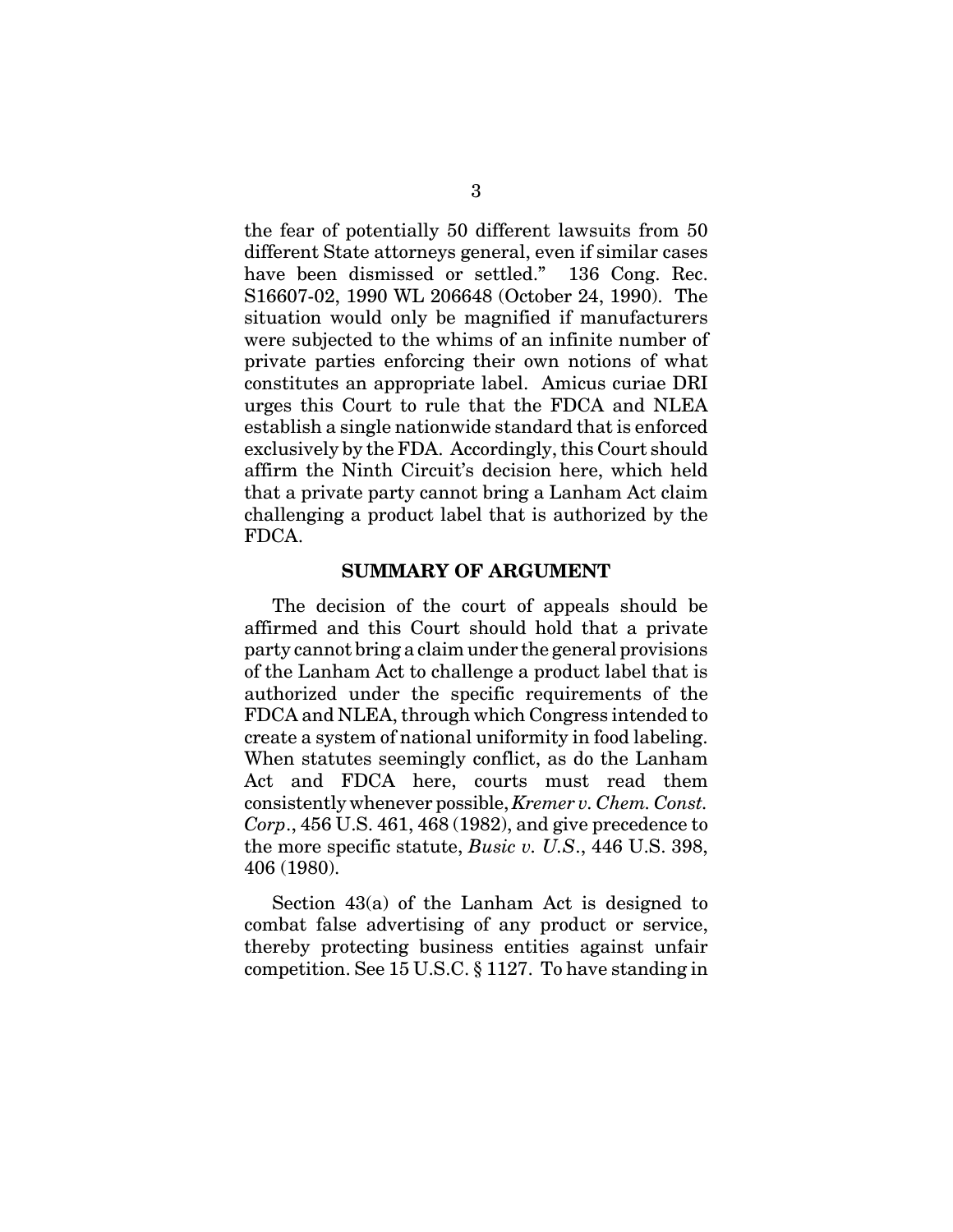a suit for false advertising under § 1125(a), "a plaintiff must allege an injury to a commercial interest in reputation or sales." *Lexmark Int'l, Inc. v. Static Control Components, Inc*., 12-873, 2014 WL 1168967 (U.S. Mar. 25, 2014). Thus, competitors are likely to use the Lanham Act to avenge perceived wrongs. See *TrafficSchool.com, Inc. v. Edriver Inc*., 653 F.3d 820, 827 (9th Cir. 2011). Like the Lanham Act, the FDCA also addresses false statements. But the FDCA, in conjunction with the NLEA, is directed toward consumer protection as well as to ensuring efficiency in operations and marketing for manufacturers. The FDCA and NLEA are more specific that the Lanham Act in determining whether a statement on a beverage label is false.

In enacting the FDCA and NLEA, Congress intended to protect consumers and provide guidance to manufacturers by establishing a national uniform system in food labeling. Congress sought to allow the food industry to "market its products efficiently in all 50 States in a cost-effective manner." State Petitions Requesting Exemption from Federal Preemption, 58 Fed. Reg. 2462-01 (Jan. 6, 1993). This included freedom from the potential of "50 different lawsuits from 50 different State attorneys general." 136 Cong. Rec. S16607-02, 1990 WL 206648 (October 24, 1990). Thus, allowing private parties to use the general provisions of the Lanham Act to bring a claim against a product label that complies with the specific requirements of the FDCA and NLEA would undermine the system of uniformity created by Congress.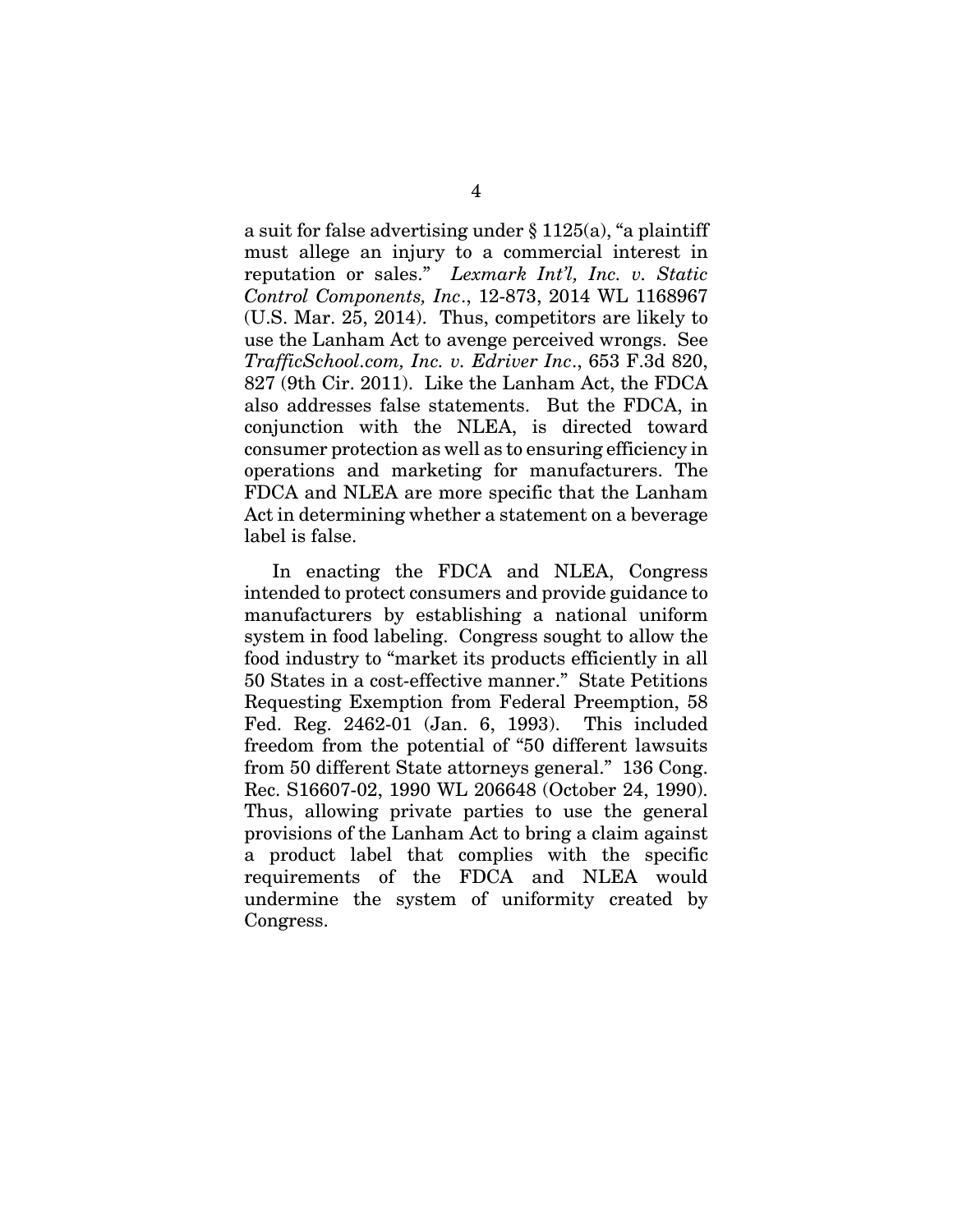The Ninth Circuit here and other courts have determined that in a comprehensively regulated area where the FDA has clearly spoken, it is not proper for a private party to bring a Lanham Act claim. The reasoning in the opinions is characterized as deference to Congress's decision to entrust food and drug labeling decisions to the FDA – which in essence recognizes Congress's intent to create a system of national uniformity in labeling. The decisions also respect the fact that, while the Lanham Act and the FDCA both share the common purpose of preventing false statements, the FDCA is directed more specifically to what is false or misleading on a food or beverage label. This Court should affirm the Ninth Circuit's decision here and hold that a private party cannot bring a Lanham Act claim challenging a product label that complies with the FDCA.

#### **ARGUMENT**

**The Ninth Circuit Correctly Held That A Lanham Act Claim Cannot Be Used to Challenge A Product Label That Is Authorized By The Food, Drug, And Cosmetic Act, And Relevant Food And Drug Administration Regulations.** 

The issue before this Court involves the interaction between the FDCA and the Lanham Act. DRI members' national and multinational clients in the food and beverage industry rely on the system of national uniformity in labeling established by the specific requirements of the FDCA and NLEA. Allowing competitors to wield the general provisions of the Lanham Act as a weapon eliminates this safe harbor, is contrary to Congressional intent, and disregards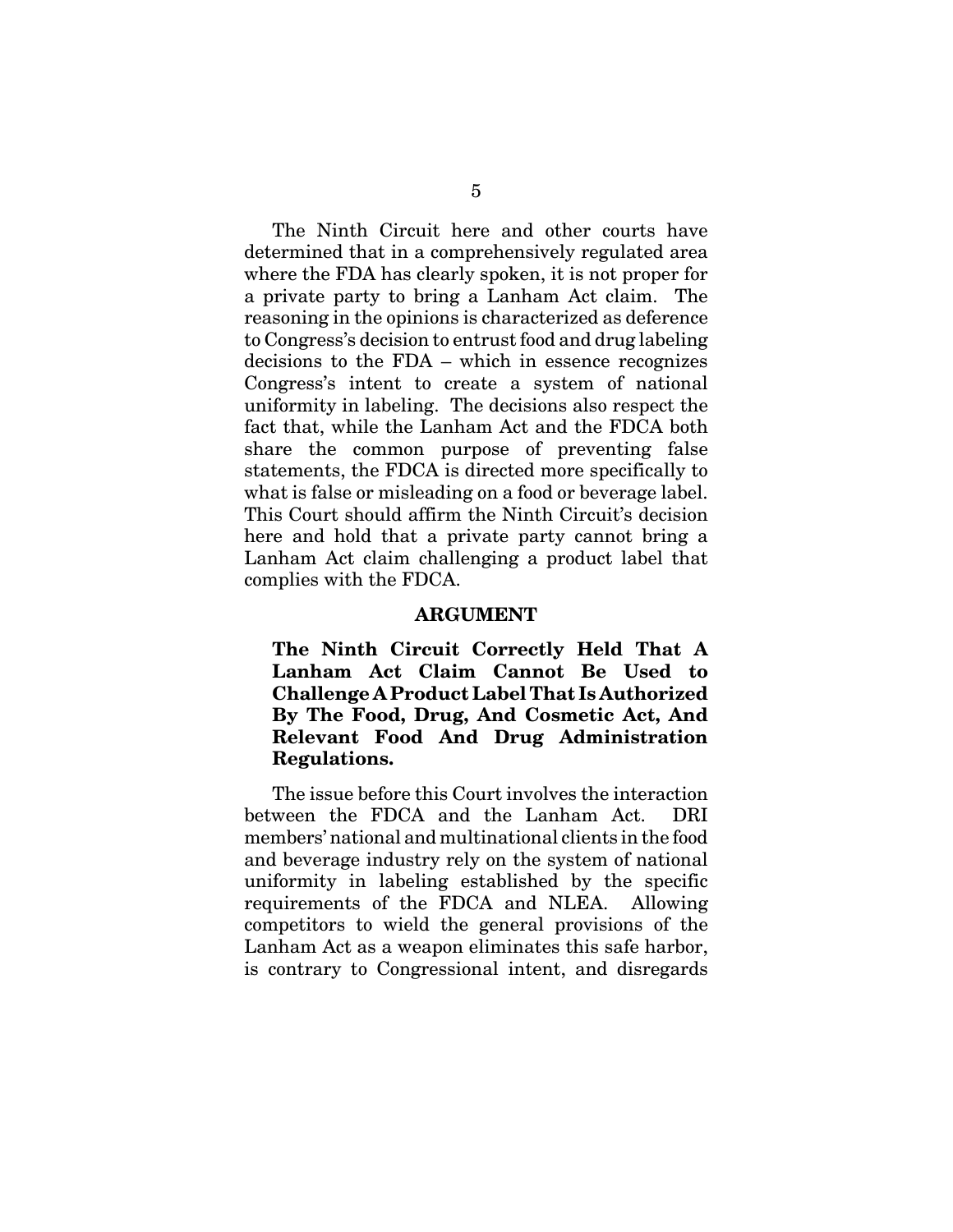established rules for resolving conflicts between federal statutes. Private party suits also make it difficult for DRI members to advise their clients who are governed by the FDCA because standards will be unknowable in advance. Moreover, in DRI's experience, expanding the class of available plaintiffs results in increased litigation and concomitant costs. This Court should affirm the Ninth Circuit's ruling that Congress intended to preclude a private party from bringing a Lanham Act claim where a label is authorized by the specific provisions of the FDCA and the NLEA.

#### **A. The specific provisions of the FDCA and NLEA provide guidance to manufacturers in developing proper labels**.

When two federal statutes seemingly conflict, here the Lanham Act and the FDCA, courts must read them consistently whenever possible, *Kremer*, 456 U.S. at 468, and give precedence to the more specific statute, regardless of their temporal sequence, *Busic*, 446 U.S. at 406. See e.g., *Morton v. Mancari*, 417 U.S. 535, 547 (1974) (holding that the Equal Employment Opportunity Act of 1972, 42 U.S.C. § 2000e *et seq*., did not negate employment preference for Indians expressly established by the Indian Reorganization Act of 1934, 25 U.S.C. § 461 *et seq*.). Similarly, the meaning of one statute may be affected by other acts, particularly where Congress has spoken subsequently and more specifically to the topic at hand. *Food & Drug Admin. v. Brown & Williamson Tobacco Corp*., 529 U.S. 120, 133 (2000).

In this case, the FDCA and NLEA are more specific that the Lanham Act in determining whether a statement on a beverage label is false. DRI members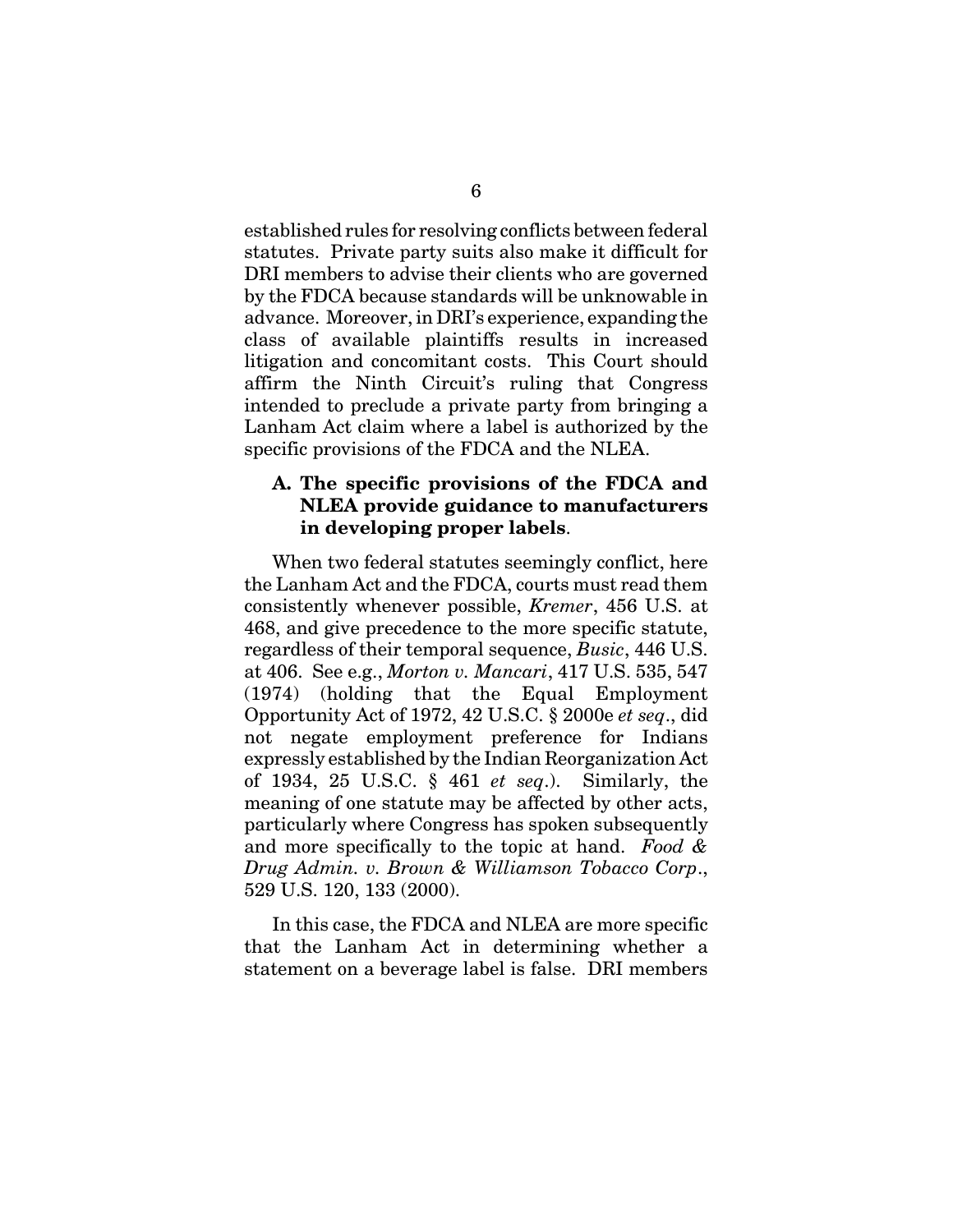rely on these provisions to counsel their clients on developing proper labels. Allowing competitors to use the general provisions of the Lanham Act to destroy this safe harbor and thwart otherwise lawful marketing efforts is contrary to Congress's intent to create a system of national uniformity.

Section 43(a) of the Lanham Act is designed to combat false advertising of any product or service. It provides:

[a]ny person who, on or in connection with any goods or services, or any container for goods, uses in commerce any word, term, name, symbol, or device, or any combination thereof, or any false designation of origin, false or misleading description of fact, or false or misleading representation of fact, which . . . in commercial advertising or promotion, misrepresents the nature, characteristics, qualities, or geographic origin of his or her or another person's goods, services, or commercial activities, shall be liable in a civil action by any person who believes that he or she is or is likely to be damaged by such act.

15 U.S.C. § 1125(a)(1)(B).

The Lanham Act protects business entities against unfair competition. See 15 U.S.C. § 1127. Congress intended to allow false advertising suits by competitors "to stop the kind of unfair competition that consists of lying about goods or services, when it occurs in interstate commerce." *U-Haul Int'l, Inc. v. Jartran, Inc*., 681 F.2d 1159, 1162 (9th Cir. 1982). See also *Proctor & Gamble Co. v. Haugen*, 222 F.3d 1262, 1272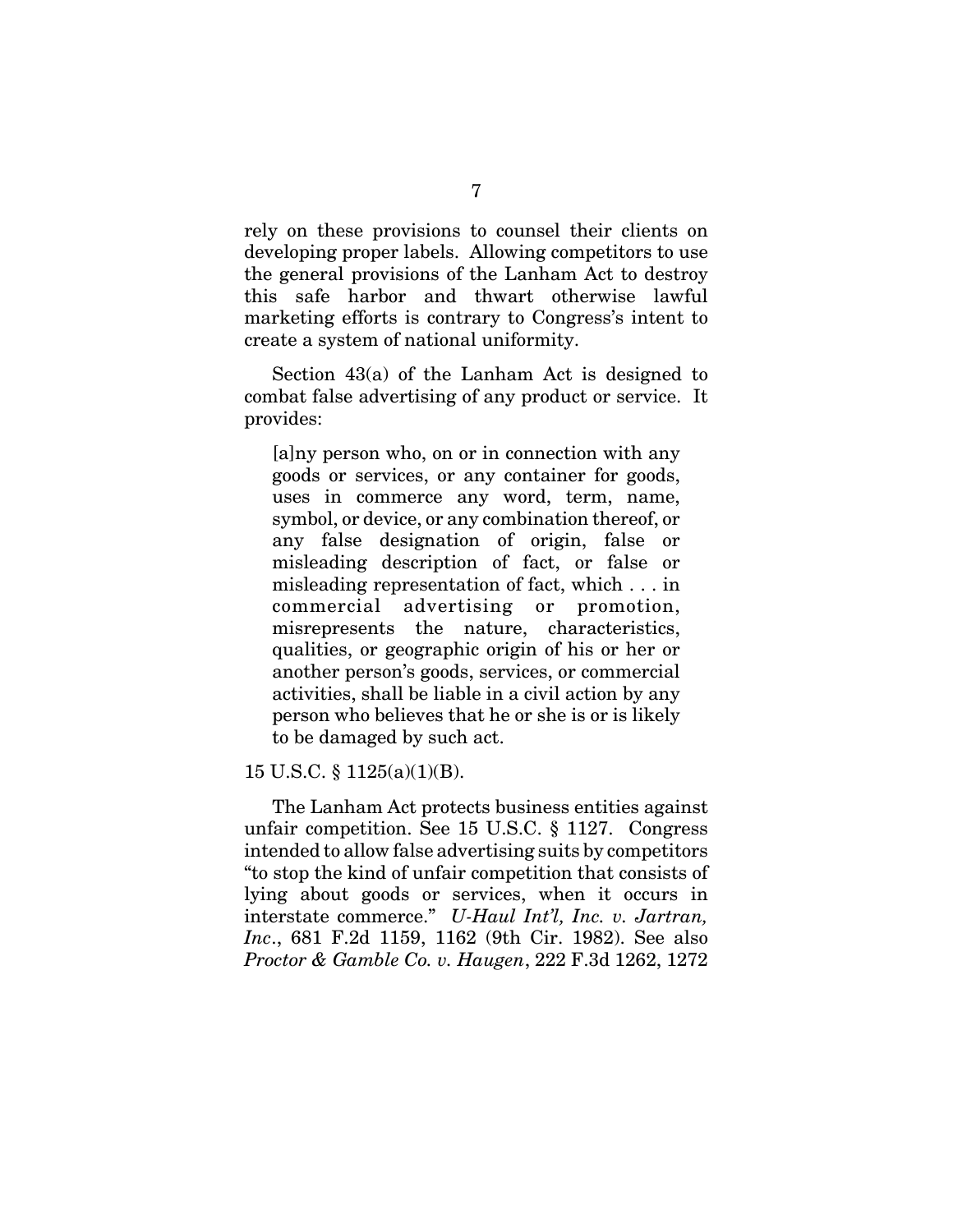(10th Cir. 2000), citing 5 McCarthy on Trademarks and Unfair Competition § 27:7 (4th ed.) ("As a general matter, the drafters and promoters of the original [Lanham Act], sought to create a general federal law of unfair competition to protect competing companies in the wake of the Supreme Court's decision in *Erie R. Co. v. Tompkins*, 304 U.S. 64 (1938), which was thought to have eliminated the existing body of federal unfair competition law."). To have standing in a suit for false advertising under § 1125(a), "a plaintiff must allege an injury to a commercial interest in reputation or sales." *Lexmark*, 12-873, 2014 WL 1168967 at \*9. Thus, competitors are likely to use the Lanham Act to avenge perceived wrongs. See *TrafficSchool.com,* 653 F.3d at 827 ("[c]ompetitors vie for the same dollars from the same consumer group, and a misleading ad can upset their relative competitive positions).

Like the Lanham Act, the FDCA addresses false statements. But the FDCA, in conjunction with the NLEA, is directed more specifically to what is false or misleading on a food or beverage label, with an eye toward consumer protection as well as to ensuring efficiency in operations and marketing for manufacturers. DRI members' clients in the food and beverage industry rely on the specific provisions of these statutes to develop appropriate labels.

Under the FDCA, "[a] food shall be deemed to be misbranded" if "its labeling is false or misleading in any particular," 21 U.S.C.  $\S 343(a)(1)$ , or "[i]f any word, statement, or other information required by or under authority of this chapter to appear on the label or labeling is not prominently placed thereon with such conspicuousness . . . and in such terms as to render it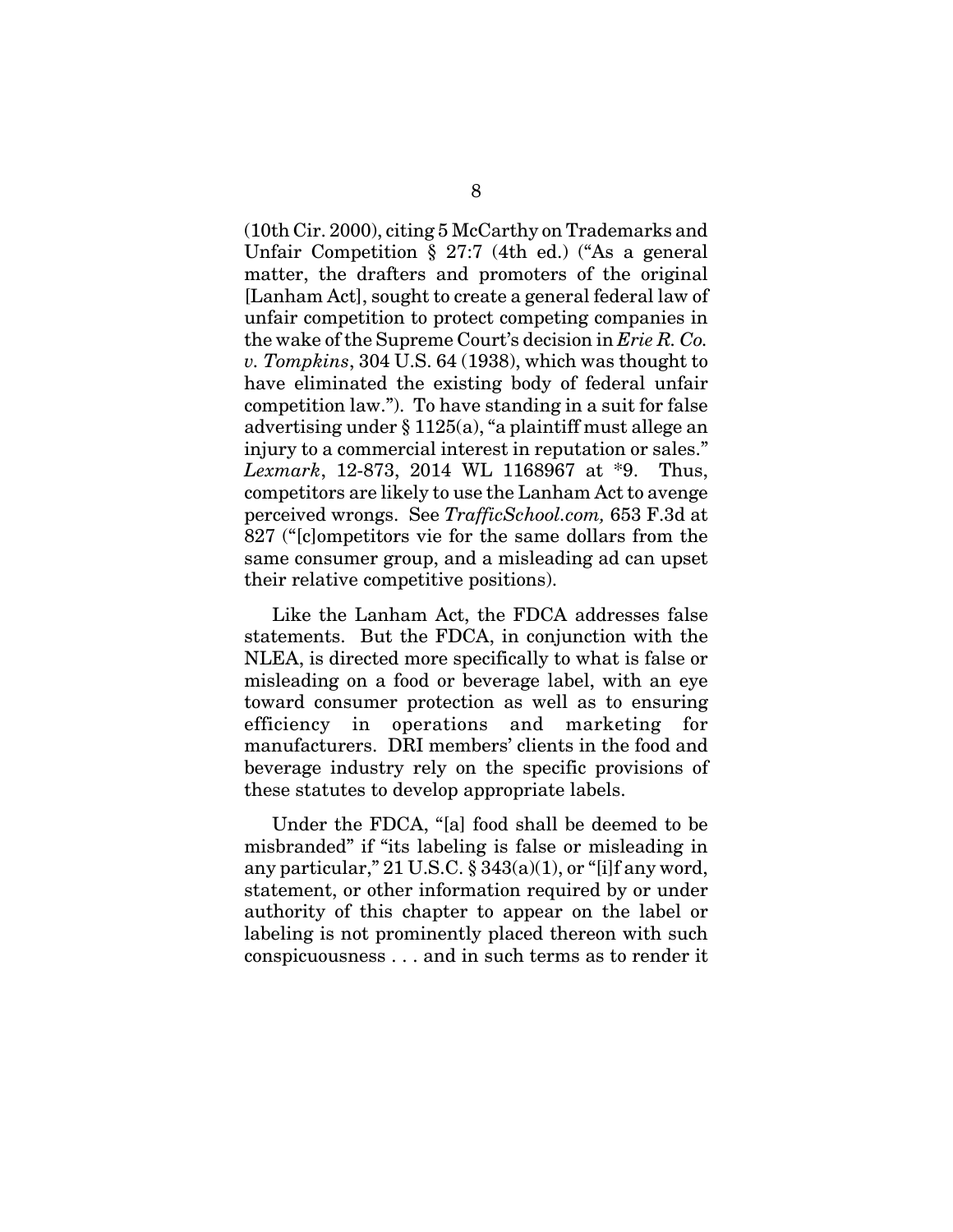likely to be read and understood by the ordinary individual under customary conditions of purchase and use." 21 U.S.C. § 343(f). A food is also misbranded unless it includes "the common or usual name of the food, if any there be." 21 U.S.C. § 343(i). FDA regulations further explicate specific rules for naming and labeling beverages that contain fruit or vegetable juice. See 21 C.F.R. § 102.33. Only the United States can bring an action to enforce these provisions, 21 U.S.C. § 337(a); the FDCA does not create a private right of action, *Medtronic, Inc. v. Lohr*, 518 U.S. 470, 487 (1996).

Additionally, the NLEA preempts states from enacting different labeling requirements from those discussed above.

Except as provided in subsection (b) of this section, no State or political subdivision of a State may directly or indirectly establish under any authority or continue in effect as to any food in interstate commerce . . . . (3) any requirement for the labeling of food of the type required by section 343(b), 343(d), 343(f), 343(h), 343(i)(1), or 343(k) of this title that is not identical to the requirement of such section . . . .

21 U.S.C. § 343-1(a).

#### **B. Congress intended to create a uniform national system of food and beverage labeling.**

Together, the FDCA and NLEA protect consumers and provide guidance to the food and beverage manufacturers that DRI members represent. The FDCA was intended to "touch phases of the lives and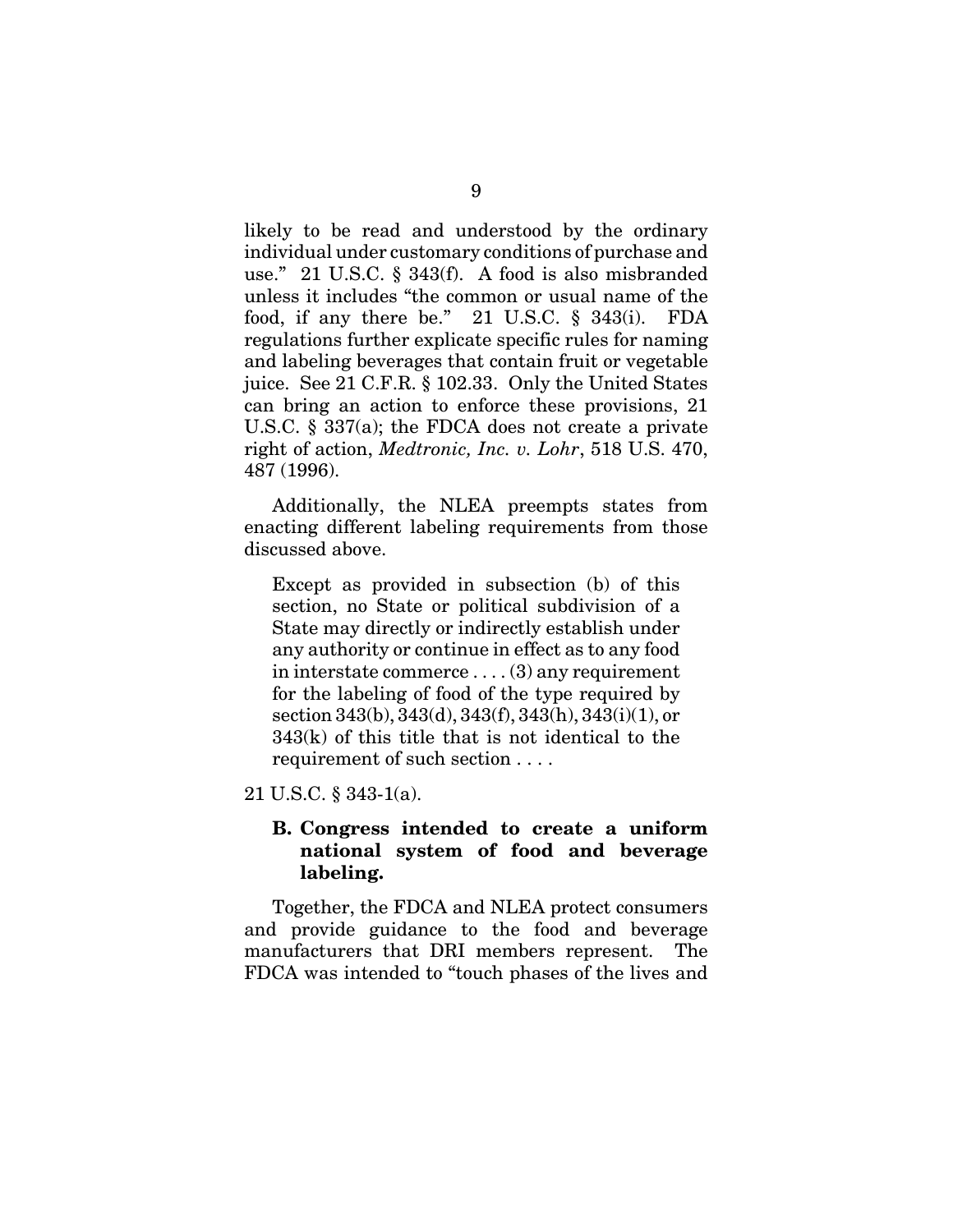health of people which . . . are largely beyond selfprotection." *62 Cases, More or Less, Each Containing Six Jars of Jam v. United States*, 340 U.S. 593, 596 (1951). "The statute is plain and direct. Its comprehensive terms condemn every statement, design, and device which may mislead or deceive. . . . The statute . . . was enacted to enable purchasers to buy food for what it really is." *United States v. Ninety-Five Barrels More or Less Alleged Apple Cider Vinegar*, 265 U.S. 438, 442-43 (1924). Misbranding, therefore, "was one of the chief evils Congress sought to stop." *62 Cases,* 340 U.S. at 596. It follows that the purpose of the labeling requirement is to inform and protect the ultimate consumer. *United States v. Kocmond*, 200 F.2d 370, 373-74 (7th Cir. 1952). See also 21 U.S.C § 341 (regulations are intended to "promote honesty and fair dealing in the interest of consumers").

Through the NLEA, Congress sought further to ensure a national uniform system in food labeling and was cognizant of the parallel benefit to manufacturers. Senator Mitchell observed that the amendment requires the FDA "to develop standardized nutrition labels for our foods . . . ." 136 Cong. Rec. S16607-02, 1990 WL 206648 (October 24, 1990). But this goal of national uniformity also allows the food industry to "market its products efficiently in all 50 States in a cost-effective manner." State Petitions Requesting Exemption from Federal Preemption, 58 Fed. Reg. 2462-01 (Jan. 6, 1993). Moreover, "the net benefits from national uniformity" ultimately help the consumer. *Id*.

Statements from other legislators emphasized national uniformity and recognized the benefit of such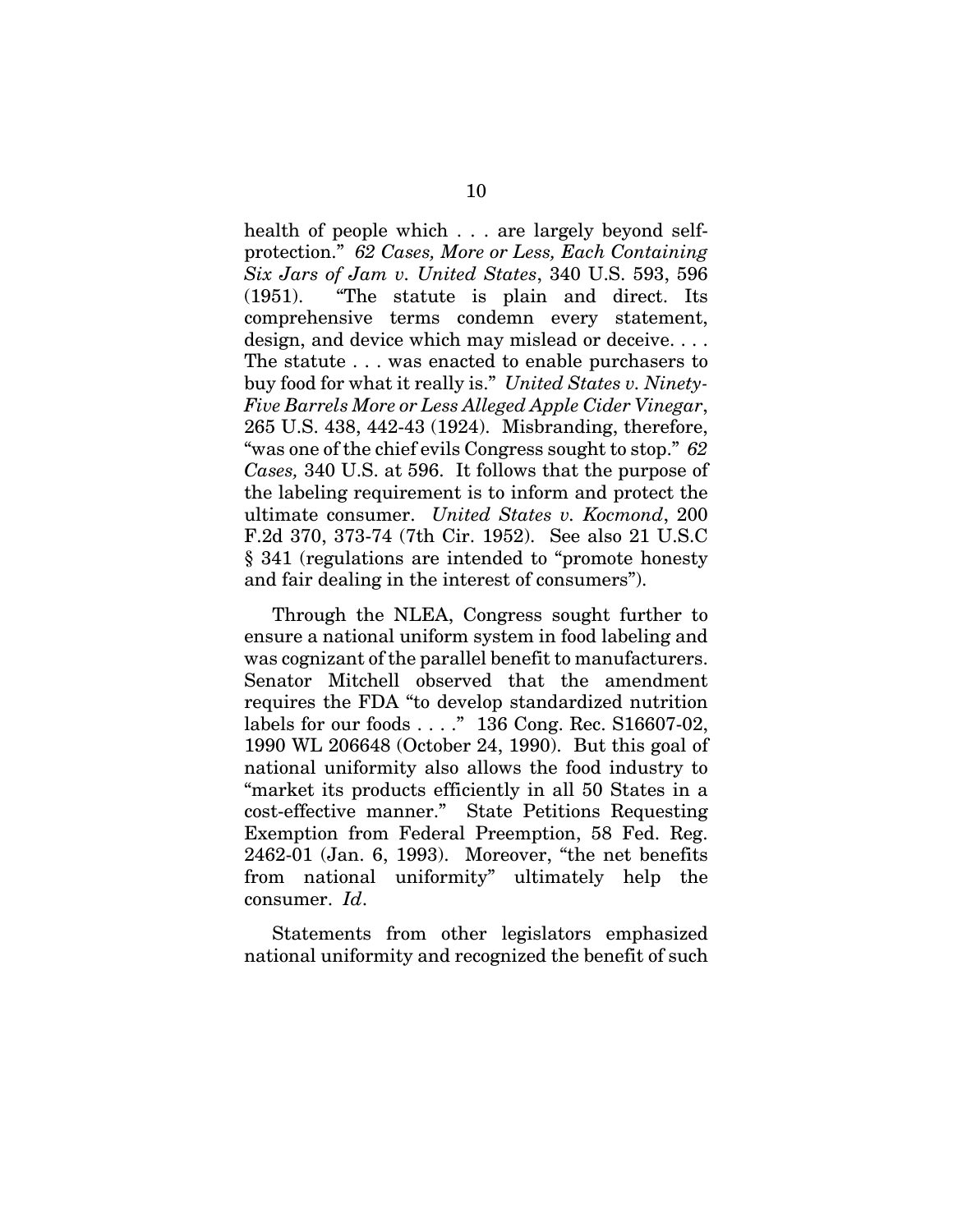a system to the twin goals of consumer protection and efficiency for manufactures. Rep Madigan explained that the NLEA "emphasizes disclosure of all valid and relevant information to the consumer, while providing the industry with uniformity of law in a number of important areas that will permit them to conduct their business of food distribution in an efficient and costeffective manner." 136 Cong. Rec. H5836-01, 1990 WL 107635 (July 30, 1990). Senator Hatch agreed, and articulated amicus DRI's concern that any system that does not ensure uniformity burdens manufacturers by increasing the likelihood of litigation: "it is wrong to permit each of the 50 States to require manufacturers of 20,000 packaged food items to display different health and diet information on identical products sold throughout this country. And, it is wrong to burden the manufacturer with the fear of potentially 50 different lawsuits from 50 different State attorneys general, even if similar cases have been dismissed or settled." 136 Cong. Rec. S16607-02, 1990 WL 206648 (October 24, 1990). Rep. Waxman's comments echoed these concerns: "A national food processor understandably finds it difficult to comply with numerous conflicting and inconsistent State and local laws." 136 Cong. Rec. H5836-01, 1990 WL 107635 (July 30, 1990).

The situation would only be magnified if manufacturers were subjected to the whims of an infinite number of private parties enforcing their own notions of what constitutes an appropriate label. In DRI's experience, it is not out of the question for competitors to also use the Lanham act to thwart legitimate marketing efforts. DRI members' role in advising their clients as to an appropriate label thus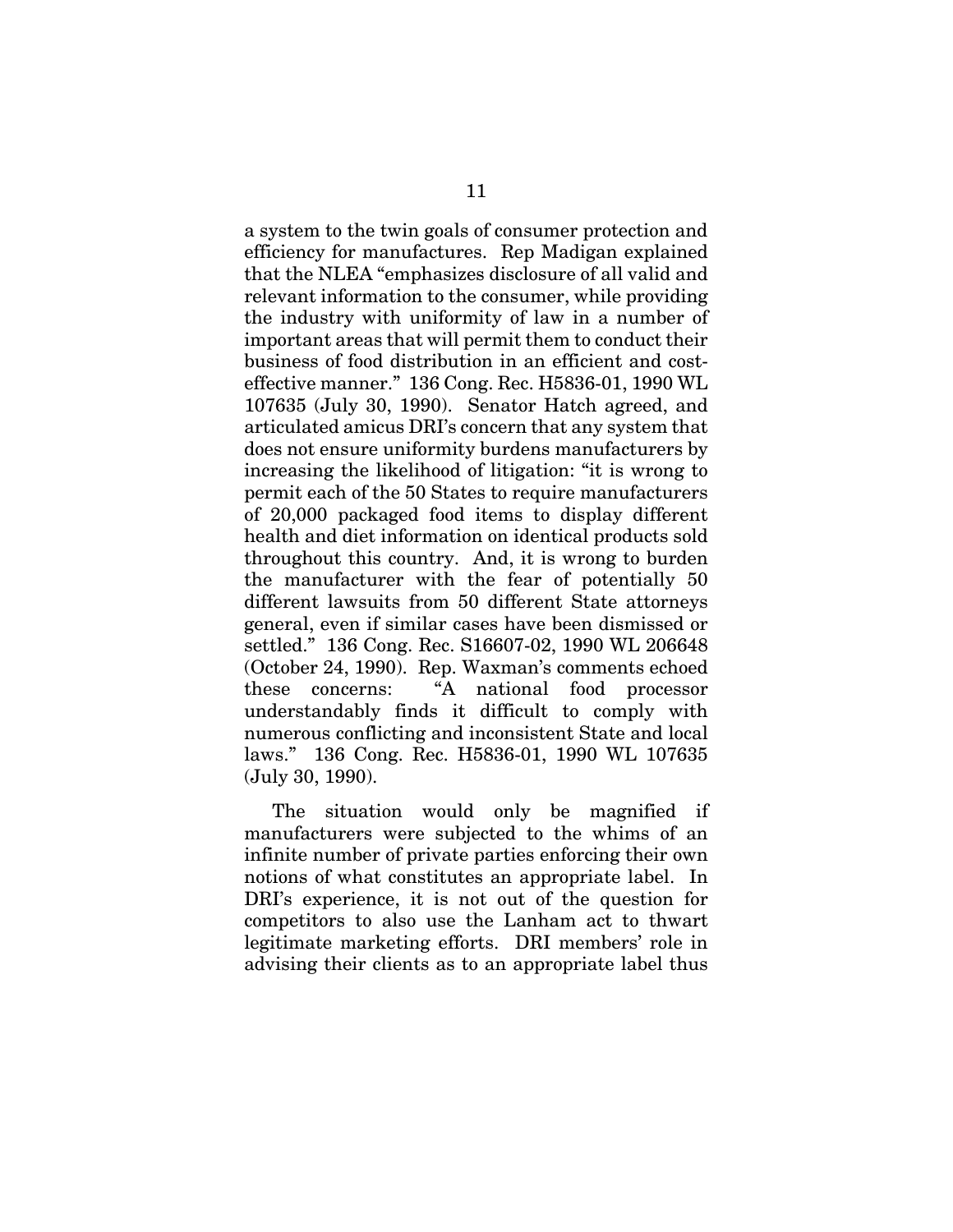becomes more challenging and the potential for litigation increases exponentially. Litigation costs are ultimately passed on to the consumer and have ramifications on the economy as a whole. See e.g., Threat of Suits Spurs Hiring Cuts, Study Shows, 10 Alternatives to High Cost Litig. 74 (1992) ("State court decisions expanding employers' liability in wrongful termination cases are generating substantial costs beyond those directly related to litigation . . . . [A]ggregate employment has dropped by as much as five percent in states where the theories are most liberally applied."). Allowing private party suits where labels are authorized by the FDCA undermines the system of uniformity created by Congress because standards are unknowable in advance, leaving DRI members unable to properly advise their clients. See e.g., *Elgin v. Dep't of Treasury*, 132 S. Ct. 2126, 2130 (2012) (Undermining the integrated scheme of review created by the Civil Service Reform Act "would reintroduce the very potential for inconsistent decisionmaking and duplicative judicial review that the CSRA was designed to avoid."). See also *Holloway v. Bristol-Myers Corp*., 485 F.2d 986 (D.C. Cir. 1973) (Court held that private enforcement of the Trade Commission Act would be inconsistent with the legislative scheme established by Congress; the Federal Trade Commission's role in providing certainty and specificity to broad proscription of the Act would be endangered by private actions.)

#### **C. Courts have recognized and upheld the system of uniformity intended by Congress**.

DRI members' food and beverage manufacturer clients rely on the system of national uniformity for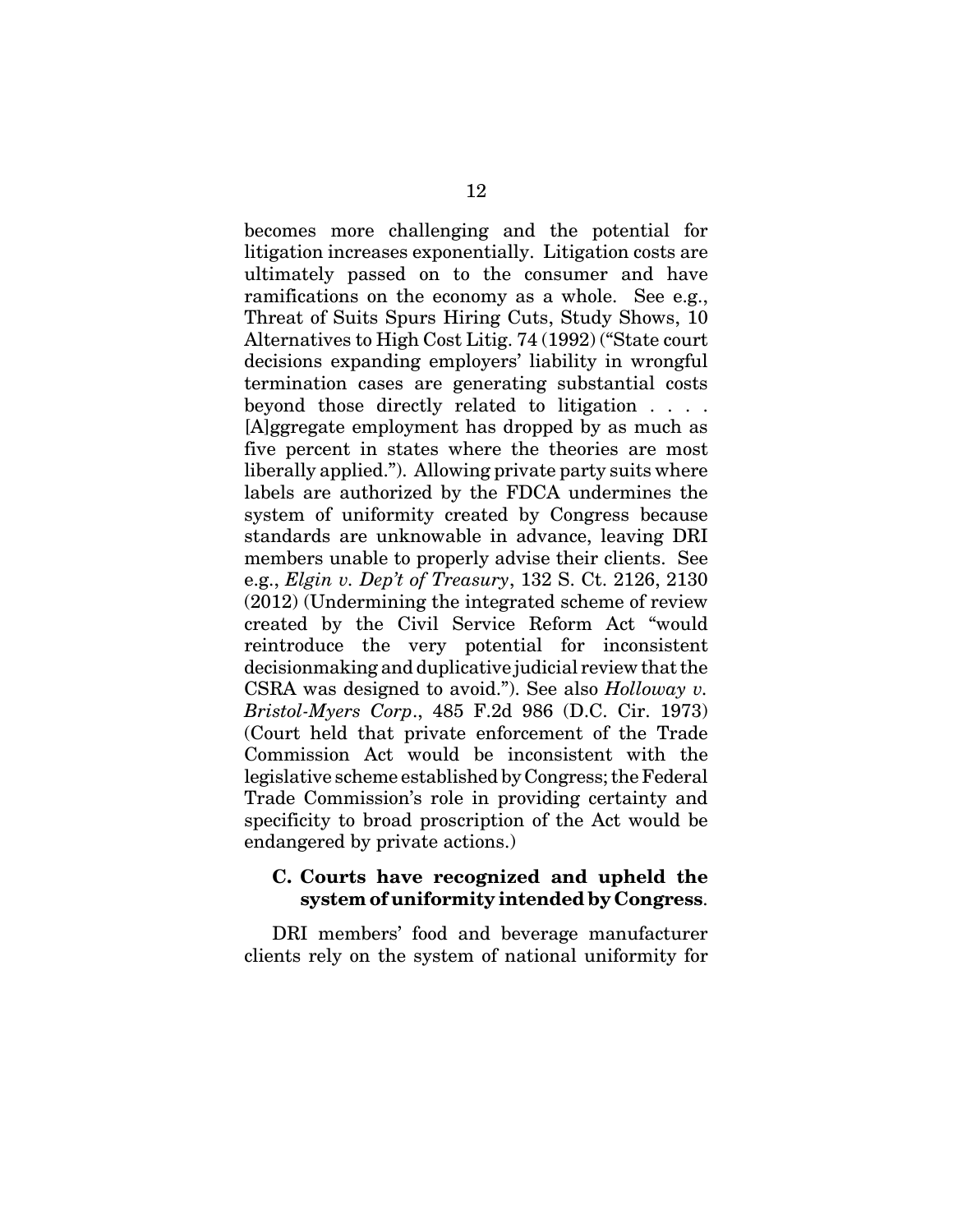food and beverage labeling created by the FDCA and NLEA. Lower courts have consistently recognized the safe harbor created by these statutes and have barred Lanham Act claims where labels and advertising are authorized by the specific provisions of the FDCA. The reasoning in the opinions is characterized as deference to Congress's decision to entrust food and drug labeling decisions to the FDA – which in essence recognizes Congress's intent to create a system of national uniformity in labeling.

In this case, the Ninth Circuit sought to give "as much effect to both [the FDCA and Lanham Act] as possible." *Pom Wonderful LLC v. Coca-Cola Co.,* 679 F.3d 1170, 1176 (9th Cir. 2012), quoting *Schering-Plough Healthcare Prods., Inc. v. Schwarz Pharma, Inc.*, 586 F.3d 500, 508 (7th Cir. 2009). The court determined that, where a label is authorized by the FDCA, it is not proper for a private party to bring a Lanham Act claim. "[C]ourts must generally prevent private parties from undermining, through private litigation, the FDA's considered judgments." *Id*. at 1178. As the Ninth Circuit recognized, the overriding consideration here is that Congress has entrusted the FDA with interpreting and enforcing the FDCA. *Id.* at 1175.

Other courts have articulated rules consistent with the Ninth Circuit's holding when construing the FDCA in conjunction with the Lanham Act, recognizing the safe harbor created by the FDCA. In the context of pharmaceuticals, "courts have generally rejected Lanham Act claims based on advertisements that merely repeat labeling information that has been approved by the FDA." *Mylan Pharm., Inc. v. Proctor*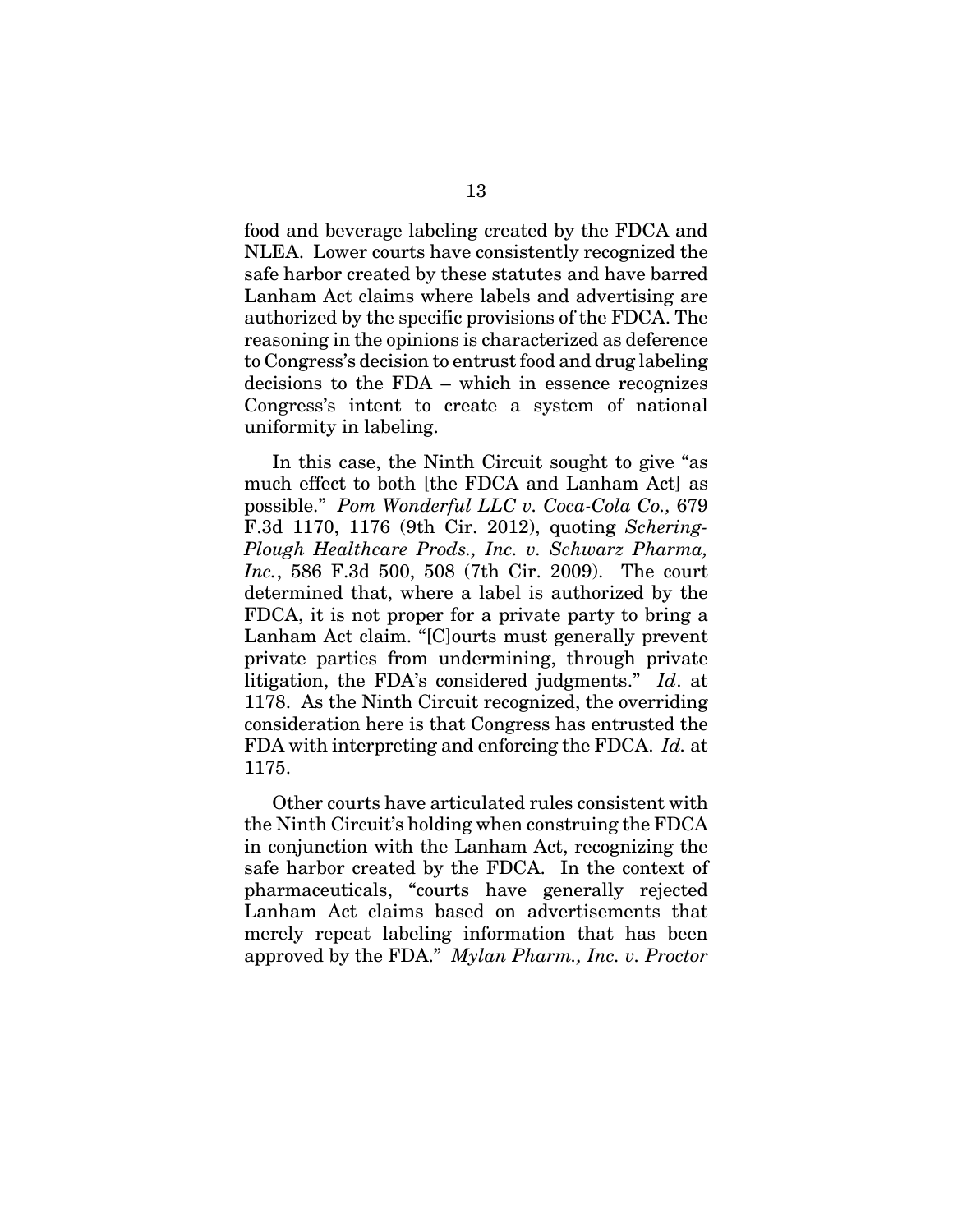*& Gamble Co*., 443 F. Supp. 2d 453, 460 (S.D.N.Y. 2006), citing *Cytyc Corp. v. Neuromedical Sys., Inc*., 12 F.Supp.2d 296, 301 (S.D.N.Y.1998) ("representations ... that comport substantively with statements approved as accurate by the FDA cannot supply the basis for [Lanham Act] claims") and *SmithKline Beecham Consumer Healthcare, L.P. v. Johnson & Johnson-Merck Consumer Pharm. Co., Inc*., 1996 WL 280810, \*13 (S.D.N.Y. May 24, 1996) (denying injunction against defendant for advertising claims based on FDAapproved packaging and labeling).

In *Alpharma, Inc. v. Pennfield Oil Co.*, 411 F.3d 934, 937 (8th Cir. 2005), by contrast, the Court *allowed* a Lanham Act challenge asserting that the defendant falsely advertised that a product had been approved by the FDA for a number of uses for which it had not. This was plainly a false statement that was not relevant to whether the label otherwise complied with the specific requirements of the FDCA. The court thus found that deference to the FDA was not required in that case because the resolution of the issue did not require "expert consideration and uniformity of resolution." *Id*. at 939, citing *United States v. McDonnell Douglas Corp*., 751 F.2d 220, 224 (8th Cir. 1984). Rather, a plainly false statement is actionable under the Lanham Act because it affects fairness in competition.

Courts have also recognized that barring private parties from bringing Lanham Act claims against a product label that complies with the FDCA respects the fact that, while the Lanham Act and the FDCA both share the common purpose of preventing false statements, the FDCA is directed more specifically to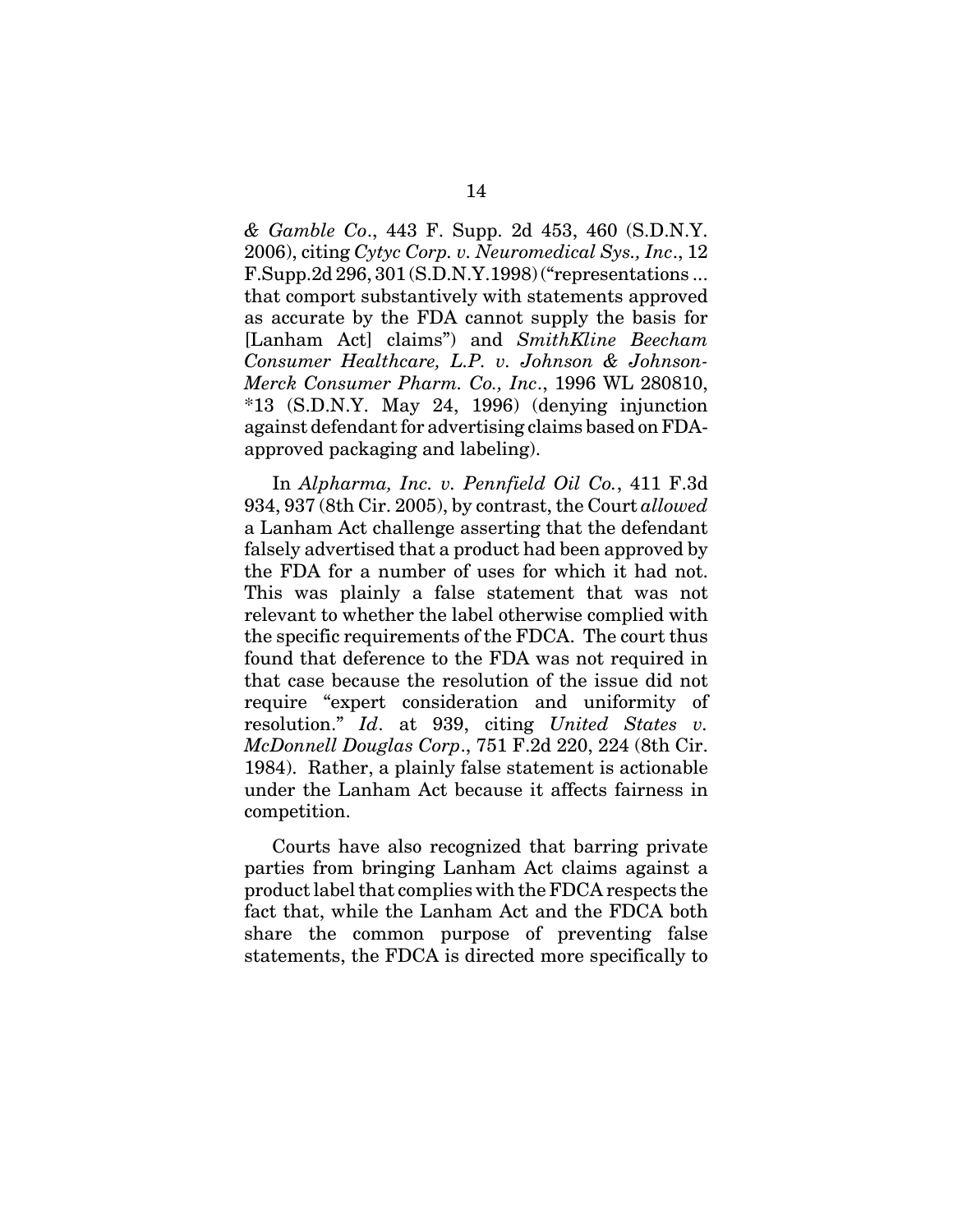what is false or misleading on a food or beverage label with an eye toward consumer protection. In *Am. Home Products Corp. v. Johnson & Johnson*, 672 F. Supp. 135 (S.D.N.Y. 1987), the court found that FDA approval of a label used by the manufacturer of aspirin-containing products was a complete defense to a competitor's Lanham Act claim, which alleged that the defendant falsely advertised the superior safety and efficacy of its product but failed to warn of the risk of contracting Reye Syndrome. *Id*. at 144. The FDA had not required such a warning at the time. Thus the situation is analogous to Petitioner here demanding more or different regulations on how images and words must appear on the juice label.

In *Am. Home Products Corp.,* the plaintiff relied on several state law product liability cases which held that "a consumer who is injured as a result of using a dangerous product may recover damages against the manufacturer," even where a government agency had approved the products as safe. 672 F. Supp. at 142. But the court found that "[r]ulings in product liability cases are simply not controlling in a Lanham Act action," because the Lanham Act was not designed for consumer protection but rather the protection of " 'persons engaged in commerce against unfair competition.' "*Id*. at 143, quoting *Colligan v. Activities Club of New York, Ltd.*, 442 F.2d 686, 691-92 (2d Cir. 1971).

Accordingly, where the FDCA and NLEA are more specific that the Lanham Act in determining whether a statement on a beverage label is false, barring private parties from bringing Lanham Act claims against a product label that is authorized by the FDCA is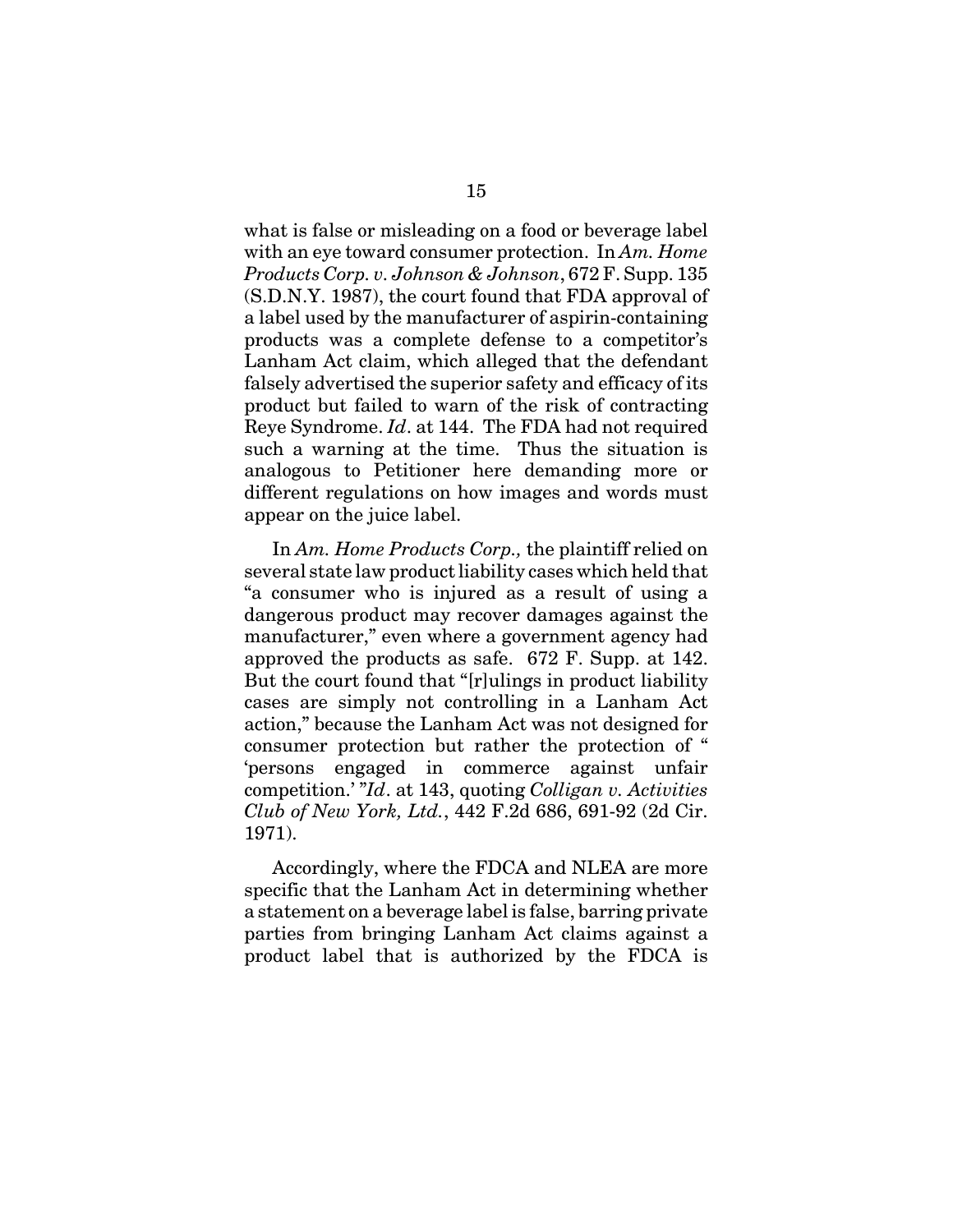consistent with the purposes of the two federal statutes and with Congress's intent to create a national system of uniformity in labeling to protect consumers and allow manufactures to efficiently market in all 50 states. This Court should affirm the Ninth Circuit and hold that a private party cannot bring a Lanham Act claim challenging a product label that is authorized by the FDCA.

### **CONCLUSION**

For the foregoing reasons, the decision of the court of appeals should be affirmed.